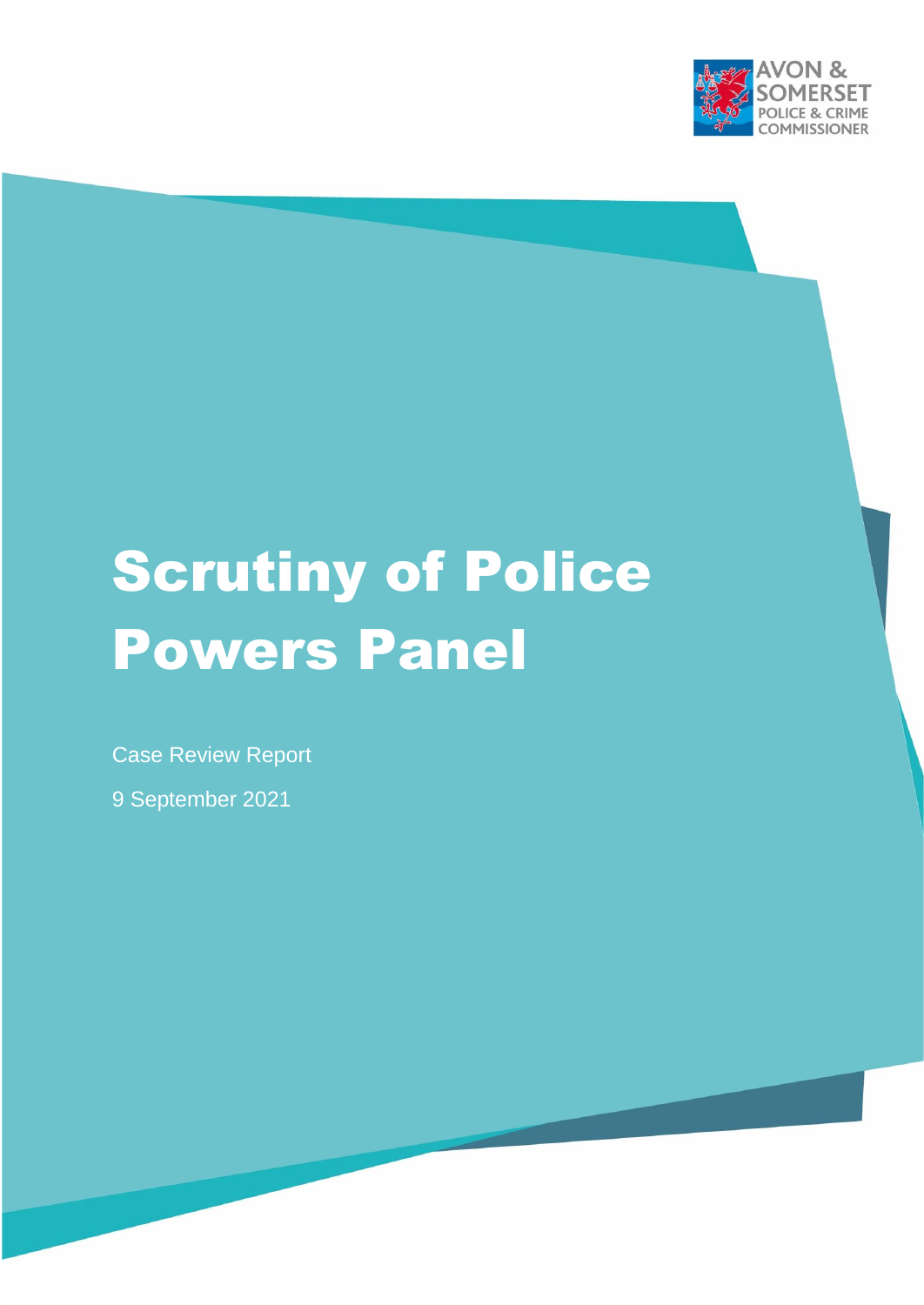

# **Contents**

- Page 3 | Welcome to attendees
	- | Constabulary Updates
	- | Themes
	- | Summary of member feedback
	- | AOB items summary
- Page 4 | Summary of Panel scrutiny
- Page 4 | Organisational Learning Tracking
- Page 7 | Appendix 1: Summary of reviewed cases
- Page 35 | Appendix 2: Stop and Search totals
- Page 36 | Appendix 3: Taser deployment totals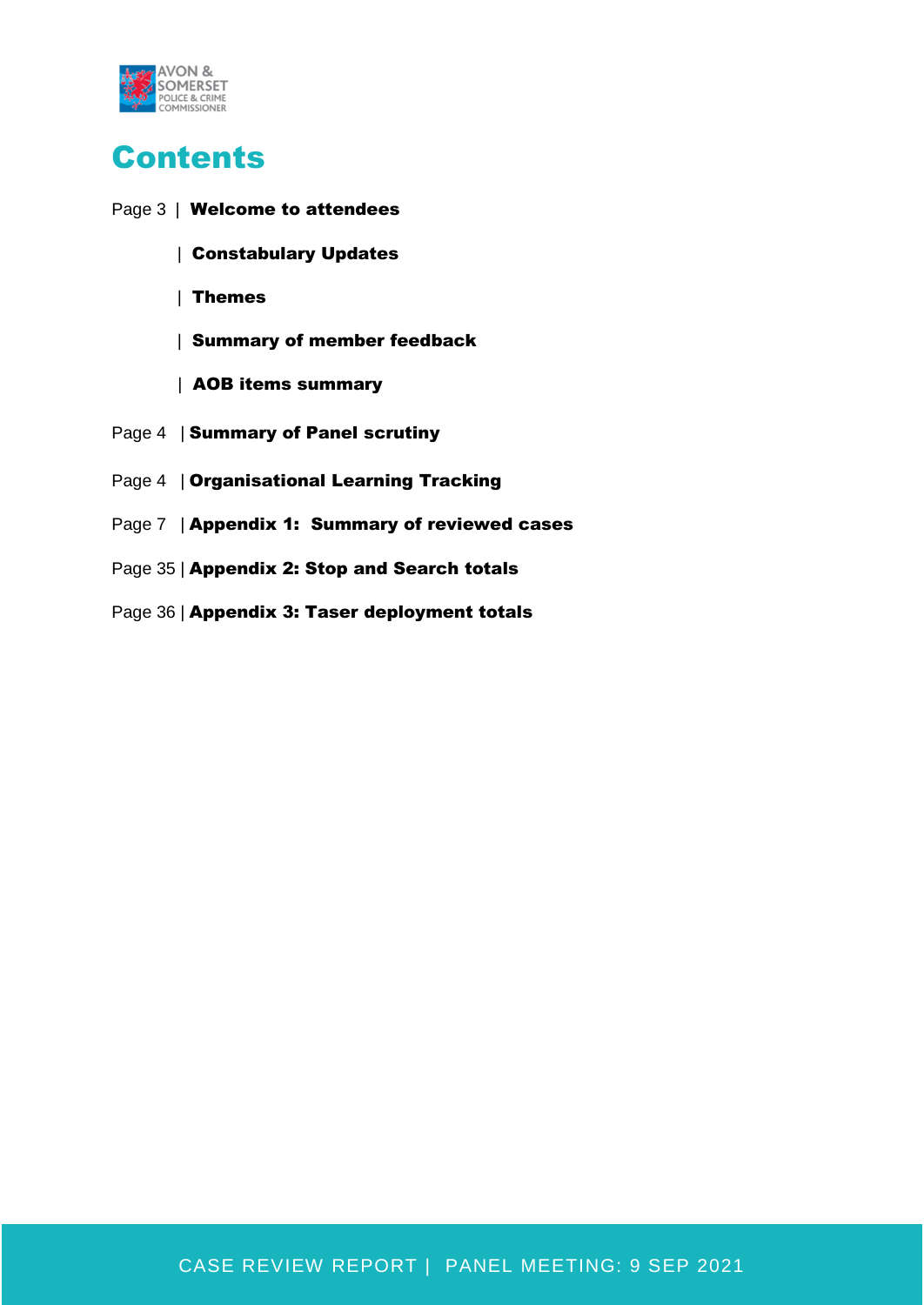

# Scrutiny of Police Powers Panel

## **9 th September 2021 Panel meeting**

### **Welcome & introductions:**

10 of the 12 members reviewed cases and 7 members attended the *Scrutiny of Police Powers* Panel meeting. Standing invitations to: PCC Mark Shelford & Police: Assistant Chief Constable Lead; Chief Superintendent Response Lead; Superintendent Head of Patrol & Lead for Hate Crime: Stop & Search Lead Ch. Inspector; Taser Lead Ch. Insp; Taser Training Lead; Black Police Association; Police Federation & UNISON.

#### **Chair and Vice Chairs' annual election.**

### **Constabulary update: Stop Search and section 60. No change**

locally. The Panel will be advised of any case.

**60 cases selected**, reviewing **17.5 hours of Body Worn Video** (BWV) remotely by members **118 Feedback forms** and then specific, highlighted cases (2, 21, 37, 45 and 49) viewed again during the 9th September 2021 Panel meeting.

**Categories:** (Apr-Jun 2021 incidents): **1. Stop and Search**: Asian ethnicity subjects; under 16s; and Grounds state 'Smell of Cannabis'. **2. Complaints** from members of the public against the Police, where an allegation includes Stop & Search or Taser (complaints ended Apr-Jun 2021). **3. Taser**: Top 3 Officers who deploy Taser most often; Taser fired; and Top geographical area for

- Taser deployment (Bristol Central & North).
- **4. PAVA** used cases.

#### **Members' positive feedback includes:**

- Officer patient but persistent police take control firmly but fairly - with good attitude to ensure compliance from 3 large men.
- Intelligence and observation led incident.
- Officers quickly control an agitated subject.
- Thoughtful, patient and empathetic officer attitude to the male who has drugs, leading to a Drugs Education Program (DEP) enrolment.

#### **Positive feedback cont.**

- Good examples of de-escalation in practice, despite finding class B drugs.
- Good commentary on arrival on BWV.
- Good BWV narrative on the way to the location.
- Good officer attitude and demeanour including a nice tone of voice, putting the young person (under 13) at ease. During the search the Officer kept letting the boy know what will happen next.
- A good example of a search of a minor (case 17).
- Officer pleasant, respectful & considerate to a 10 year old searched for a reported Stanley knife.
- Good Search grounds, Officer intuition & teamwork

#### **Members' concerns include:**

- Repetitive issue: Officers give the impression that the people to be searched are obligated to provide their personal details.
- More BWV switching on before arriving at the scene is requested, i.e. on route to an incident with some officer commentary.
- Officers used bad language on occasions which members disliked and it didn't help de-escalate agitated subjects. Is Officer good or bad language part of effective Tactical or Crisis communication?
- A male is immediately handcuffed and told it's standard practice on a Stop and Search.
- A condescending, poor officer attitude, excessively determined to find drugs.
- How many cases are there where the BWV is not retained as 'evidential' or where it is an incomplete/ obscured record of the interaction with a member of the public. Such cases significantly reduce the headline figure of 92% use of BWV for Taser and Stop and Search.
- Lack of saved BWV for complaint cases.

**Case reviews:** See: **Appendix 1 for Case summaries, Panel feedback & Police replies.** Avon and Somerset Constabulary's **Use of Force quarterly bulletins** are published [here.](https://www.avonandsomerset.police.uk/about/our-priorities/use-of-force/) The Constabulary's **Stop & Search quarterly bulletins** are published [here.](https://www.avonandsomerset.police.uk/about/our-priorities/stop-and-search-statistics/)

**AOB items:** Terms of Reference annual review; Scrutiny Panel reports authorised to publish [here.](https://www.avonandsomerset-pcc.gov.uk/reports-publications/scrutiny-police-powers-panel-reports/)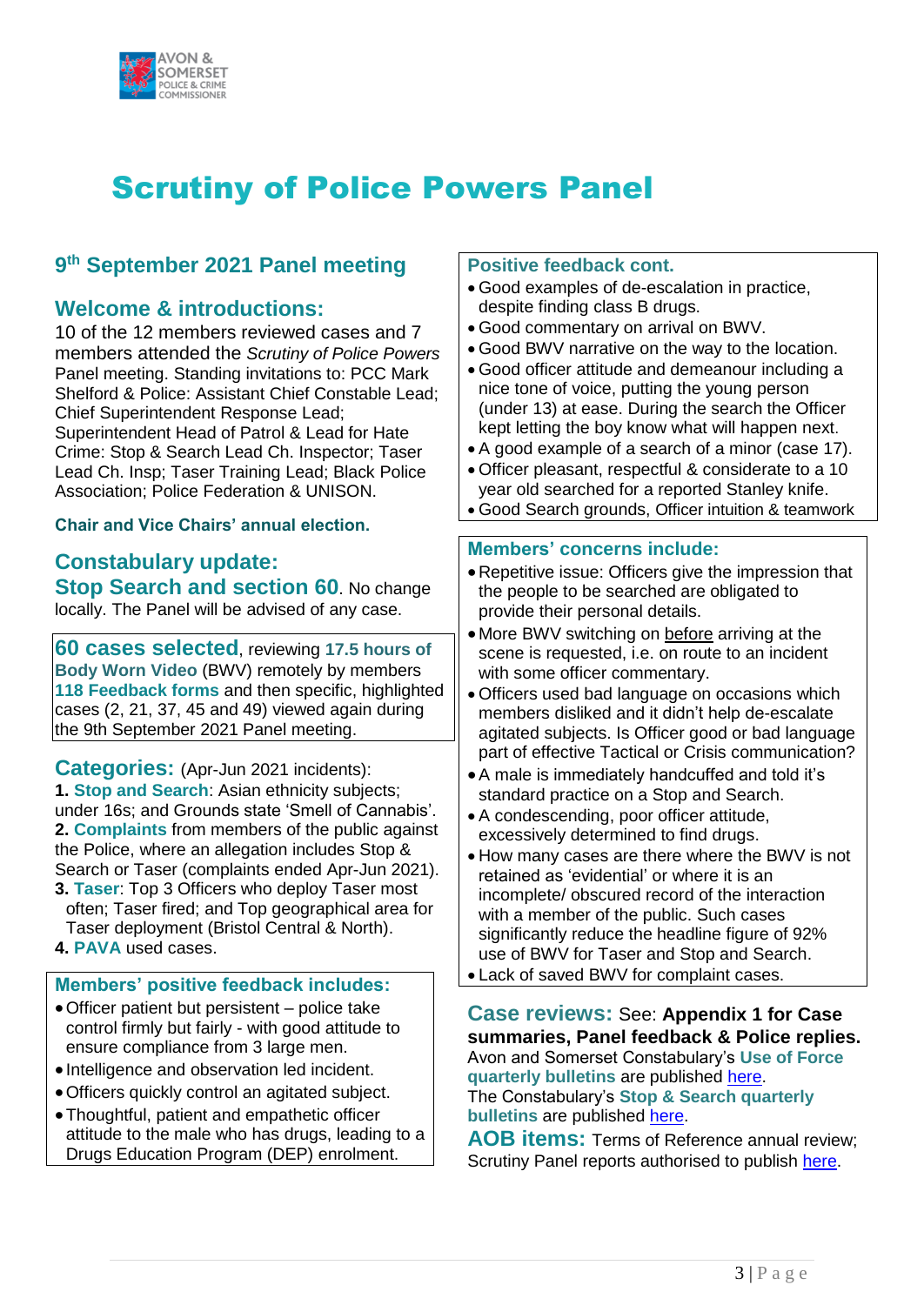

| Category           | <b>Number of</b><br>cases reviewed | <b>Excellent</b><br><b>Practice</b> | Organisational<br>learning | <b>Officer</b><br>learning |
|--------------------|------------------------------------|-------------------------------------|----------------------------|----------------------------|
| <b>Stop Search</b> | 30                                 | 8                                   | 6                          | 10                         |
| <b>Taser</b>       | 27                                 | 3                                   |                            | 3                          |
| <b>PAVA</b>        | 3                                  | 0                                   |                            |                            |
| <b>Totals</b>      | 60                                 | 11                                  | 6                          | 13                         |

# Summary of Panel scrutiny

# Individual Officer & Organisational learning

| <b>Panel Member Feedback</b>                                                                                                                              | <b>Police Response</b>                                                                                                                                                                                                                                                                                                                                                                                                                                                                                                                                                                                                                                                                                                                            |
|-----------------------------------------------------------------------------------------------------------------------------------------------------------|---------------------------------------------------------------------------------------------------------------------------------------------------------------------------------------------------------------------------------------------------------------------------------------------------------------------------------------------------------------------------------------------------------------------------------------------------------------------------------------------------------------------------------------------------------------------------------------------------------------------------------------------------------------------------------------------------------------------------------------------------|
| 1. Officers give the impression that personal<br>information has to be provided and are required<br>for a Stop and Search receipt.                        | <b>Officer and Organisational learning:</b><br>The Constabulary notes the Panel's feedback in<br>this case. The way in which officers request<br>personal details from persons being searched<br>remains an ongoing theme of review for the<br>internal scrutiny team and any instances where<br>it is felt that officers have gone beyond what can<br>reasonably be expected of general policing<br>methods are fed back so learning can be taken.<br>Good practice for asking for a subject's name.<br>However the Constabulary Lead for Stop Search<br>has this as an ongoing theme, including the<br><b>Constabulary's Internal Scrutiny Group. Regular</b><br>feedback is given to Officers, which will include<br>members' reviewed case 2. |
| 2. Compliant handcuffing of a person for a Stop<br>and Search.                                                                                            | <b>Organisational learning:</b><br>There has historically been a practice of<br>handcuffing people at the start of a stop search<br>but it is being refreshed to all officers that any<br>use of force must be justified and proportionate<br>- there is not a 'standard' approach to<br>handcuffing and stop search.                                                                                                                                                                                                                                                                                                                                                                                                                             |
| 3. An Officer has a condescending attitude and<br>also appears disappointed with the negative<br>result after being very determined to find<br>something. | <b>Officer learning:</b><br>The Constabulary note the Panel's feedback in<br>this case and will share members' observations<br>with the officers concerned.                                                                                                                                                                                                                                                                                                                                                                                                                                                                                                                                                                                       |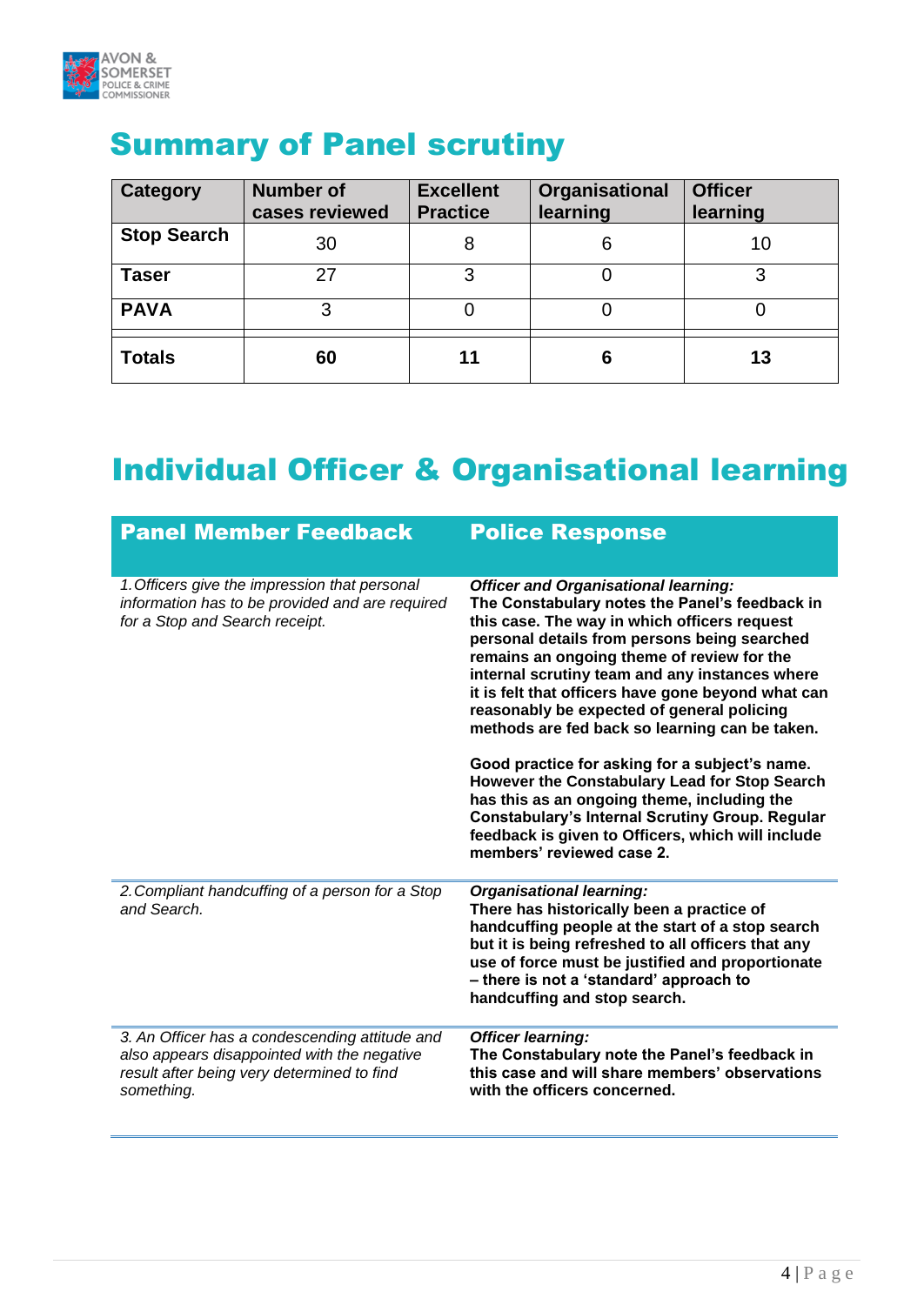

| <b>Panel Member Feedback</b>                                                                                                                                                                                                                                                                                                                                  | <b>Police Response</b>                                                                                                                                                                                                                                                                                                                                                                                                                                                                                                                                                                                                                                                                                                                                                                                                                                                                                                                                                                                                        |
|---------------------------------------------------------------------------------------------------------------------------------------------------------------------------------------------------------------------------------------------------------------------------------------------------------------------------------------------------------------|-------------------------------------------------------------------------------------------------------------------------------------------------------------------------------------------------------------------------------------------------------------------------------------------------------------------------------------------------------------------------------------------------------------------------------------------------------------------------------------------------------------------------------------------------------------------------------------------------------------------------------------------------------------------------------------------------------------------------------------------------------------------------------------------------------------------------------------------------------------------------------------------------------------------------------------------------------------------------------------------------------------------------------|
| 4. BWV camera footage is obscured. The Panel<br>ask to Constabulary (organisationally) to<br>consider locating the BWV camera lower on the<br>stab vest or in an alternative location as it's<br>common for the BWV footage to be obscured by<br>the raised firearm on firearms jobs. It is even<br>more important to have good BWV on firearms<br>incidents. | <b>Organisational learning:</b><br>The Panel's feedback in this case is noted with<br>thanks. In relation to the positioning of the BWV<br>on the officer's body armour, this observation<br>has been shared with the Tactical Support Team<br>firearms policy lead who has advised that<br>officers are being issued with fixings to attach<br>the cameras to their ballistic helmets to address<br>this issue.                                                                                                                                                                                                                                                                                                                                                                                                                                                                                                                                                                                                              |
| 5. Should a female be asked whether the bag<br>content could be searched by a male officer?                                                                                                                                                                                                                                                                   | <b>Officer learning:</b><br>The Panel is thanked for its feedback in this<br>case. Regarding the female being asked if she<br>was happy with a male officer searching her -<br>whilst this is not mandatory, it is best practice<br>and this observation will be fed back to the<br>officer concerned.                                                                                                                                                                                                                                                                                                                                                                                                                                                                                                                                                                                                                                                                                                                        |
| 6. The Stop Search grounds appears to be for<br>smell of cannabis alone. Inadequate grounds?                                                                                                                                                                                                                                                                  | <b>Officer and Organisational learning:</b><br>The Constabulary notes the Panel's Officers<br>have been reminded recently that smell of<br>cannabis alone is not sufficient to provide<br>grounds for a Stop Search and this message will<br>continue to be refreshed. Smell of cannabis<br>cases will also continue to be scrutinised by the<br>internal scrutiny team and feedback provided,<br>until we are satisfied that smell of cannabis<br>alone is not being used as reasons for search.                                                                                                                                                                                                                                                                                                                                                                                                                                                                                                                             |
| 7. No GOWISELY items stated by an Officer<br>during a Stop & Search.                                                                                                                                                                                                                                                                                          | <b>Officer learning:</b><br>The fact that GOWISELY was not provided by<br>the officer will be address by way of feedback<br>via their supervisor.                                                                                                                                                                                                                                                                                                                                                                                                                                                                                                                                                                                                                                                                                                                                                                                                                                                                             |
| 8. The Taser is extracted from the Officer's<br>holster early during the incident (and waived<br>about in case 37).                                                                                                                                                                                                                                           | <b>Officer learning:</b><br>Taser Trainer: Taser is out too long. An arc<br>warning could have been effective (i.e. sound<br>and sight of the Taser arcing). De-escalation is<br>required. Members may recall the distance chart<br>for weapons. Training batons are new within<br>Officers' Taser training, including PAVA, so<br>there are options of tools to use by Officers<br>when they think through the National Decision<br>making model. There are poor tactics in this<br>incident and a lack of control. Also the over-use<br>of hand cuffs theme is noted. Officer Personal<br>Safety Training (PST) includes a visit from the<br><b>College of Policing because Avon and Somerset</b><br>Constabulary is a pilot force. Training used to<br>be drill-based in a sterile manner, involving<br>repetitive practice. The new style is now real<br>scenarios, Officers keeping space and<br>controlling the scene. De-escalation.<br><b>Taser Lead Chief Inspector has 14 years</b><br>Firearms officer experience. |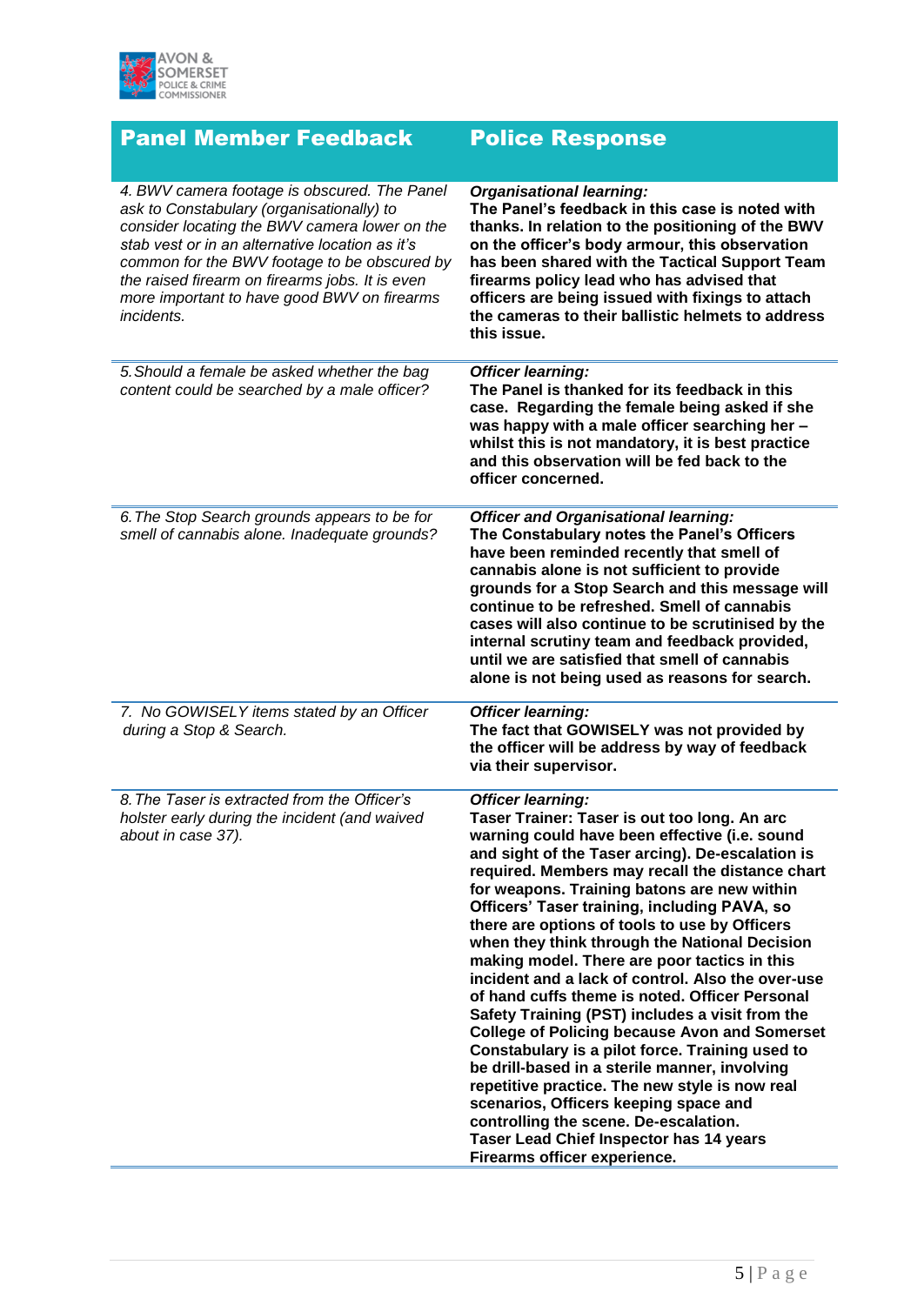

| <b>Panel Member Feedback</b>                                 | <b>Police Response</b>                                                                                                                                                                                                                                                                                                                                                                                                                                                                                                                                        |
|--------------------------------------------------------------|---------------------------------------------------------------------------------------------------------------------------------------------------------------------------------------------------------------------------------------------------------------------------------------------------------------------------------------------------------------------------------------------------------------------------------------------------------------------------------------------------------------------------------------------------------------|
| 9. No BWV of a Stop & Search.                                | <b>Officer and Organisational learning:</b><br>It is not known in this case whether BWV was<br>used and not saved, or not used. All stop<br>searches should be recorded on BWV and saved<br>as evidential. This will be fed back to the officer<br>concerned.                                                                                                                                                                                                                                                                                                 |
| 10. Taser deployment simply to get handcuffs<br>on a person. | <b>Officer learning:</b><br>Taser Trainer: Positive feedback to officer: An<br>effective Taser fire.<br>Developmental learning point: An arc warning<br>could have been given (heard and visual for<br>subject, to control the person).<br>Use of 'Calm down' words by Officers is being<br>reviewed and alternative words are being<br>considered by Officers.<br>Encouraging family and friends to help. Officers<br>standing back, giving time, for the man to get to<br>his feet. The subject has control of the direction<br>of the Officers holding on. |

# Tracking Police Organisational Learning

| No. | Date | <b>Identified Organisational</b> | <b>ASP Response</b>         | <b>Action</b>    |
|-----|------|----------------------------------|-----------------------------|------------------|
|     |      | <b>Learning</b>                  |                             | <b>Completed</b> |
|     |      |                                  |                             | or Ongoing       |
| 1.  | Sep  | At a Stop Search the officer     | Officers have been reminded | Ongoing          |
|     | 2021 | should not give the              | not to persist in asking    |                  |
|     |      | impression that personal         | someone who's reluctant to  |                  |
|     |      | information has to be            | provide this information.   |                  |
|     |      | disclosed.                       | Police Internal Scrutiny    |                  |
|     |      |                                  | Group (ISG) has it as an    |                  |
|     |      |                                  | ongoing theme.              |                  |
| 2.  | Sep  | Poor positioning of BWV          | Fixings are being issued to | Completed        |
|     | 2021 | cameras by Firearms              | attach cameras to helmets.  |                  |
|     |      | officers.                        |                             |                  |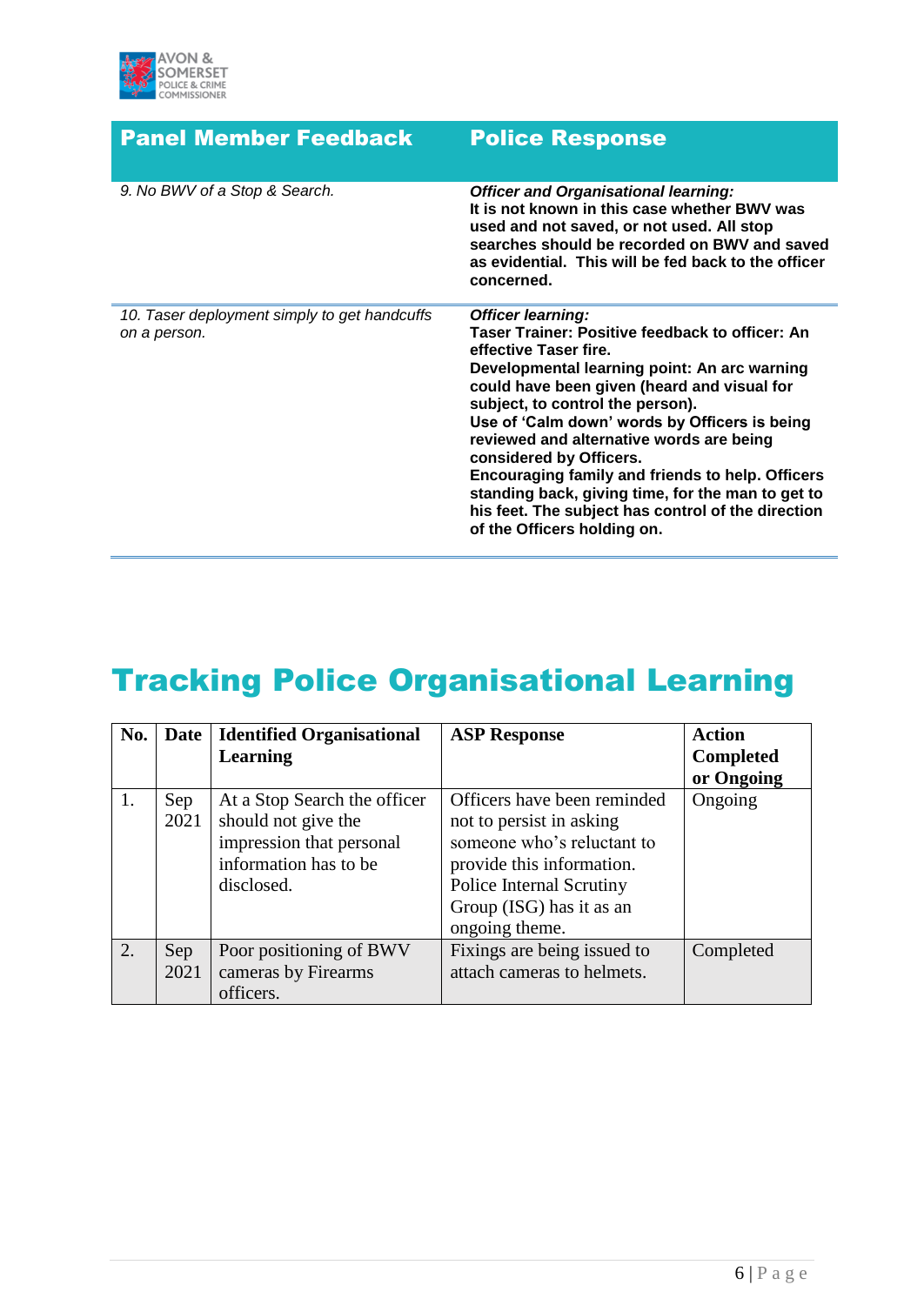

# Appendix 1: Summary of reviewed cases

### **PANEL CASE REVIEWS and CONSTABULARY RESPONSES**

#### **1. STOP & SEARCH**

**1.1 STOP & SEARCH of Asian ethnicity subjects [8 (of 41) cases selected (Apr-Jun 2021) 1.2 STOP & SEARCH of under 13 year olds (all 10 cases selected in Apr-Jun 2021). 1.3 STOP & SEARCH where the grounds for the search state 'Smell of Cannabis'.**

**Note 1:** Where an object is found, it will be stated in the case summary. **Note 2:** The GOWISELY acronym is a reminder to a Police Officer of the information that must be provided (in any order) to a person (subject) when the Officer performs a stop and search.

#### '**GOWISELY**' stands for:

- **G**: **Grounds for the search**;
- **O**: Object the officer is searching for;
- **W**: Warrant, particularly if the Officer is in plain clothes;
- **I**: Identification, proof that the Officer is indeed a Police Officer;
- **S**: Station to which the Officer is attached;
- **E**: Entitlement, anyone being searched by a Police Officer is entitled to copies of the paperwork;
- **L**: Legislation, the legal power which gives the officer the right to stop and search;
- **Y**: YOU are being detained for the search or for the purpose of… i.e. informing the person in clear terms the purpose and nature of the search.

**Member Feedback Form 9 questions,** as below, all have positive answers unless stated in the case summary:

- 1. If force was used, was it appropriate?
- 2. Did the Police make correct decisions throughout this episode?
- 3. Was the Police behaviour free from any stereotyping or assumptions?
- 4. Was the incident free from demonstrable discriminatory behaviour?
- 5. Does the Police behaviour need further review?
- 6. Is the whole interaction recorded on the BWV?
- 7. Are the 'GOWISELY' items provided?
- 8. Were there reasonable Grounds to suspect the object would be found?
- 9. Did the officer ask for personal information prior to or during the search and if so did she/he create the impression that the individual was obliged to do so?

#### **1.1 STOP & SEARCH of Asian ethnicity subjects [8 (of 41) BWV cases selected Jun 2021]**

**Case 1: Stop & Search on 8/6/2021 at 20:20hrs. Section 1 PACE Background:** Alleged stolen items from Lydford services, Somerset. Items unaccounted.

**Positive member feedback:** The Officer is patient but persistent - taking control firmly but fairly - with a good attitude to ensure compliance from 3 large men.

**Member concerns:** Officers used bad language on occasions and this did not help to deescalate when subjects became agitated.

Unsure what happened to the '4<sup>th</sup> man', the illusive Mr. Smith.

#### *Constabulary response to members' feedback:*

*The Constabulary thanks the Panel for its feedback in this case. The concerns around the officers' use of language is noted and whilst there may be circumstances where speaking in such a way can help de-escalate a situation and build a rapport with people, it must be on a case by case basis and only if appropriate in the circumstances to do so.*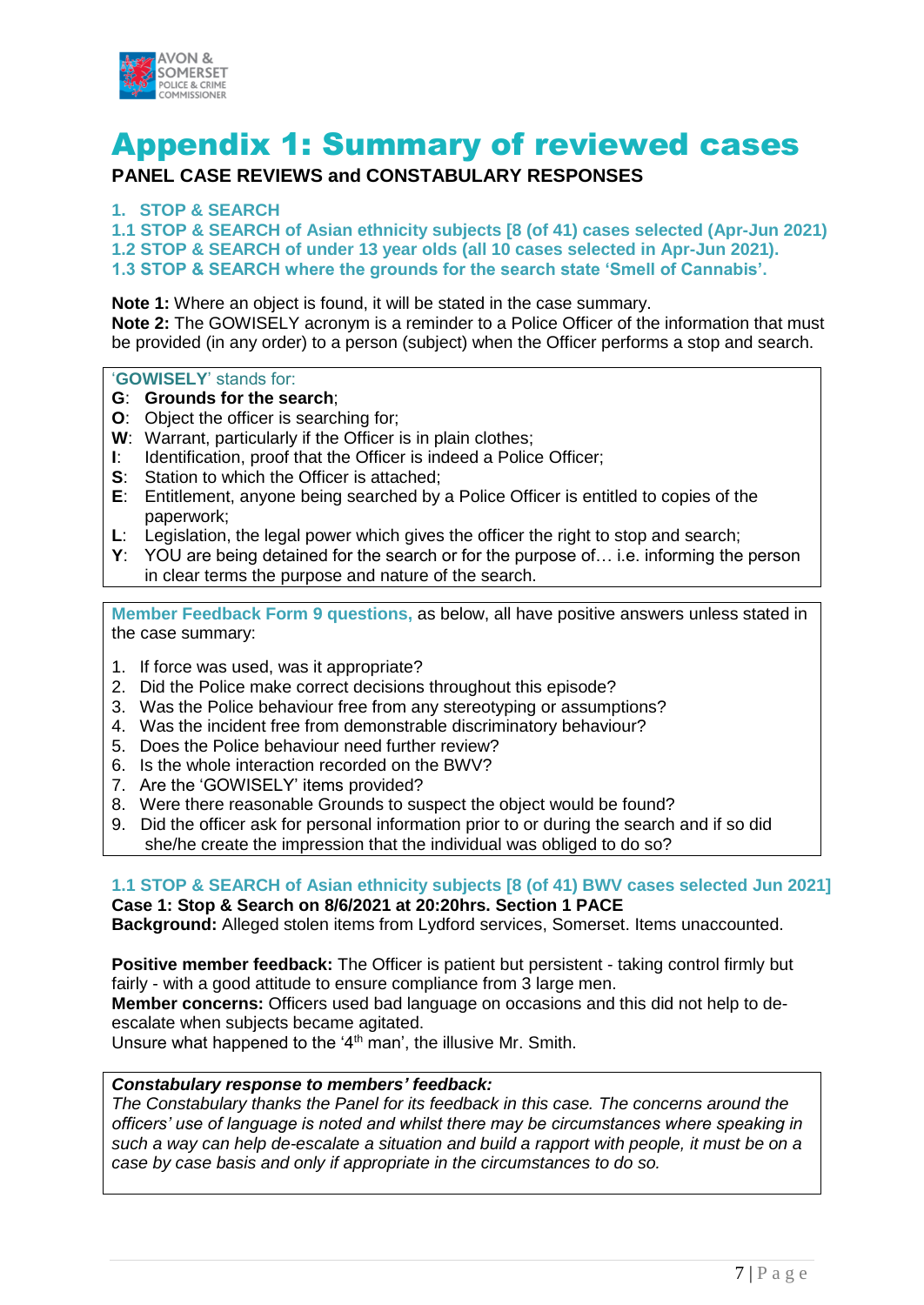

#### Is there from this case any Officer learning? **No** and/or Organisational learning? **No**

**Case 2: Stop & Search** on **3/6/2021** at **18:59hrs. Section 23 Misuse of Drugs Act (MDA) Background:** Officers on patrol witness <I> cycling around STAPLETON ROAD onto PERRY STREET and back again doing loops, he then finally cycles onto <C> STREET, EASTON. <I> is known to officers as being involved in drugs supply and criminal exploitation of young children. Officers then witness <I> outside ... STREET which is the address of a known drug user and someone who has previously been cuckooed. <I> was in the front garden and seen reaching down towards his sock and shoes before making an exchange with and unknown. At this point <I> was detained for a s.23 MDA search. Stop & Search Grounds: Exploitation of children and drug dealing.

This case has been reviewed by all Panel members at the meeting.

**Positive member feedback:** Intelligence and observation led incident. Officers quickly took control of an agitated subject.

**Member concerns:** GOWISELY items not stated on this BWV. Also the Officer says "What's your name buddy. What's your name?" The male replies "My name not matter." The Officer says "When we put on a report we need your name." After the negative search the male asks for a receipt and the Officer says "Need details."

#### **Responses to 9 questions on the feedback form (2 Members):**

- 1. If force was used, was it appropriate? **Yes; N/A**.
- 2. Did the Police make correct decisions throughout this episode? **Yes; Unsure**.
- 3. Was the Police behaviour free from any stereotyping or assumptions? **Yes; Unsure**.
- 4. Was the incident free from demonstrable discriminatory behaviour? **Yes; Unsure**.
- 5. Does the Police behaviour need further review? **Yes; Unsure**.
- 6. Is the whole interaction recorded on the BWV? **Yes; Unsure**.
- 7. Are the 'GOWISELY' items provided? **Yes; Unsure**.
- **8.** Were there reasonable Grounds to suspect the object would be found? **Yes; not clear**

9. Did the officer ask for personal information prior to or during the search and if so did she/he create the impression that the individual was obliged to do so? **Yes; No.**

#### **Operational learning points for Officers and the Organisation:**

Officers give the impression that personal information has to be provided and are required for a Stop and Search receipt.

#### *Constabulary response to members' feedback:*

*The Constabulary notes the Panel's feedback in this case. The way in which officers request personal details from persons being searched remains an ongoing theme of review for the internal scrutiny team and any instances where it is felt that officers have gone beyond what can reasonably be expected of general policing methods are fed back so learning can be taken.*

Is there from this case any Officer learning? **Yes** and/or any Organisational learning? **Yes** *GOWISELY believed to be covered. Good practice for asking for a subject's name. However the Constabulary Lead for Stop Search has this as an ongoing theme, including the Internal Scrutiny Group. Regular feedback is given to Officers, which will include this case.* 

#### **Case 3: Stop & Search** on **17/6/2021** at **22:01hrs.**

**Background:** Bladed article.

Vehicle occupants had been seen with other vehicle waving bandanas out of the windows, associated with gang activity, looking for weapons.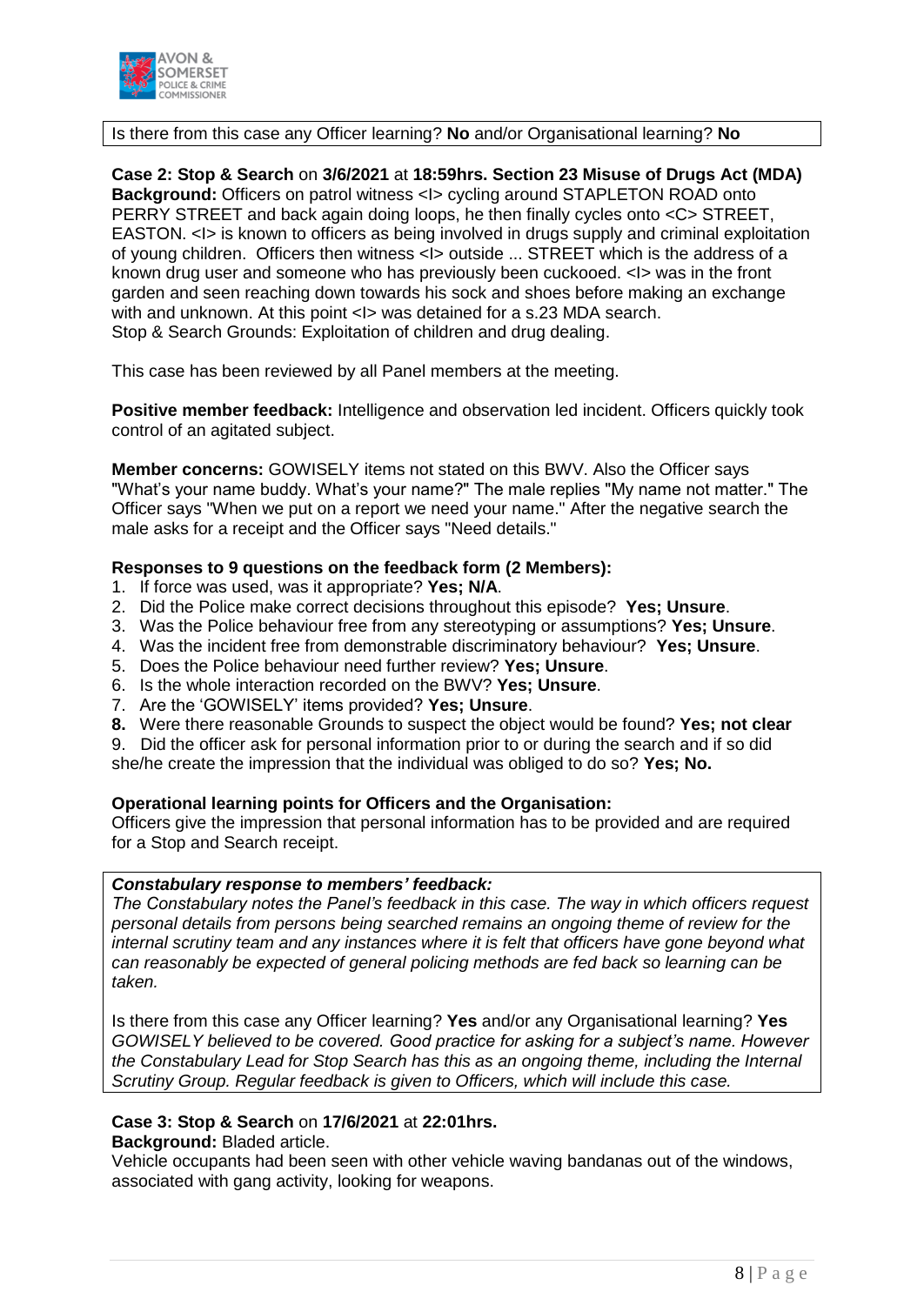

#### **Positive member feedback:**

Compliments: Excellent attitude and manner by officer 851 (A PCDA – Police Constable Degree Apprenticeship). Very calm and appropriate.

#### **Member concerns/questions:**

- 1. Are a bandana and gang signs sufficient grounds to search for a bladed article when all PNC checks are negative?
- 2. Why was male immediately hand cuffed and told it's standard practice on a Stop Search?
- The Officer is told by a colleague that personal details are to be taken on a Stop Search and the male subjects are given the impression that details are to be provided on a Search.
- $\bullet$  Some officer assumptions were made \*see question 3 below but based on valid experience.

#### **Responses to 9 questions on the feedback form (2 Members):**

- 1. If force was used, was it appropriate? **Yes; Unsure**
- 2. Did the Police make correct decisions throughout this episode? **Yes; Unsure**.
- 3. Was the Police behaviour free from any stereotyping or assumptions? **No\*; Unsure**.
- 4. Was the incident free from demonstrable discriminatory behaviour? **Yes; Unsure**.
- 5. Does the Police behaviour need further review? **Yes; Unsure**.
- 6. Is the whole interaction recorded on the BWV? **Yes; No**.
- 7. Are the 'GOWISELY' items provided? **Yes (2)**
- 8. Were there reasonable Grounds to suspect the object would be found? **Don't know.**

9. Did the officer ask for personal information prior to or during the search and if so did she/he create the impression that the individual was obliged to do so? **Yes (2), not obliged (1)**

**Operational learning point for organisation and individuals:** Officers give the impression that personal information has to be provided and is required for a person to receive a Stop Search receipt.

#### *Constabulary response to members' feedback:*

*In relation to members' questions surrounding the grounds in this case, the checking of PNC would form part of the process of forming grounds, however, from the circumstances described, the grounds appear reasonable, irrespective of the PNC outcome. There has historically been a practice of handcuffing people at the start of a stop search but it is being refreshed to all officers that any use of force must be justified and proportionate – there is not a 'standard' approach to handcuffing and stop search.*

Is there from this case any Officer learning? **No** and/or Organisational learning? **Yes**

#### **Case 4: Stop & Search** on **17/6/2021** at **22:34hrs.**

**Background:** Drugs - other controlled drugs.

An unusually large amount of ANPR activations in a short amount of time and was unable to account for his journeys and his story kept changing, He was very nervous and suspicious in his behaviour. He had two phones on him and intel for dealing.

**Positive member feedback:** ANPR (automatic number plate recognition) number of triggers and the male's evasiveness gave grounds for a search.

#### **Member concerns:**

- BWV doesn't include the male's search. There may be reference to taking him to Bridewell Police station, perhaps for strip search. If so, the members query the justification for this action, which seems excessive.
- A lot of Officers are involved for what amounts to be a simple Stop and Search.
- The female officer has a condescending attitude and also appears disappointed with the negative result after being very determined to find something.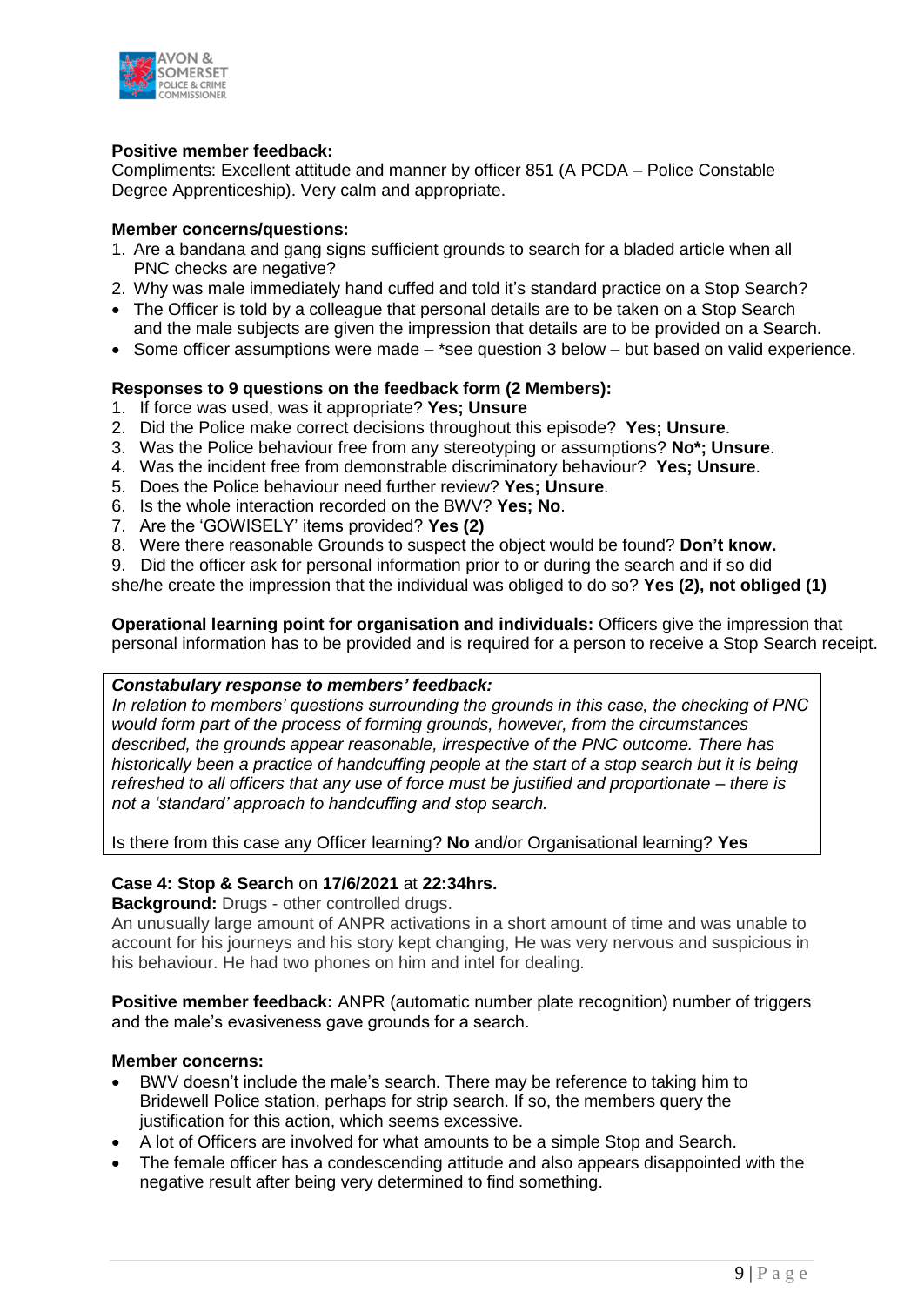

#### **Responses to 9 questions on the feedback form (2 Members):**

- 2. Did the Police make correct decisions throughout this episode? **Yes; Unsure**.
- 3. Was the Police behaviour free from any stereotyping or assumptions? **No; Yes**.
- 4. Was the incident free from demonstrable discriminatory behaviour? **Yes; Unsure**.
- 5. Does the Police behaviour need further review? **No**.
- 6. Is the whole interaction recorded on the BWV? **Yes**.
- 7. Are the 'GOWISELY' items provided? **Yes; Partially.**
- 8. Were there reasonable Grounds to suspect the object would be found? **Yes; Don't know.**

9. Did the officer ask for personal information prior to or during the search and if so did she/he create the impression that the individual was obliged to do so? **Yes & Yes; N/A**

*Constabulary response to members' feedback: The Constabulary notes the Panel's feedback in this case and will share members' observations with the officers concerned.*

Is there from this case any Officer learning? **Yes** and/or Organisational learning? **No**

#### **Case 5: Stop & Search on 21/6/2021 at 04:55hrs.**

**Background:** Intelligence links Occupants of vehicle (Driven by <A>) to recent possession of Firearm.

**Positive member feedback:** Good BWV narrative on the way to the location and good Officer attitude with the suspects. The Officer seems to accept some joshing from the relaxed person about the Line of Duty TV program.

A very fraught situation is de-escalated as soon as the Officers realise it is not the person they are looking for. Nicely handled.

**Member concerns:** The vehicle search seems slightly haphazard and un-coordinated at times, almost as if once realised it is not the correct suspect the vehicle is searched in a cursory manner. No BWV of interaction and search of the people.

#### **Operational learning point – organisational:**

Consider locating the BWV camera lower on the stab vest or in an alternative location as it's common for the BWV footage to be obscured by the raised firearm on firearms jobs. It is even more important to have good BWV on firearms jobs.

#### **Responses to 9 questions on the feedback form:**

- 1. If force was used, was it appropriate? **Probably yes. Camera lens obscured by firearm.**
- 3. Was the Police behaviour free from any stereotyping or assumptions? **Yes; Don't know**.
- 4. Was the incident free from demonstrable discriminatory behaviour? **Yes; Don't know**.
- 5. Does the Police behaviour need further review? **No; Unsure**
- 6. Is the whole interaction recorded on the BWV? **No. Firearm obscures lens**.
- 7. Are the 'GOWISELY' items provided? **No, but it's a firearms case; Unsure.**
- 9. Did the officer ask for personal information prior to or during the search and if so did she/he create the impression that the individual was obliged to do so? **Not heard; Unsure**

#### *Constabulary response to members' feedback:*

*The Panel's feedback in this case is noted with thanks. In relation to the positioning of the BWV on the officer's body armour, this observation has been shared with the Tactical Support Team firearms policy lead who has advised that officers are being issued with fixings to attach the cameras to their ballistic helmets to address this issue.*

Is there from this case any Officer learning? **No** and/or Organisational learning? **Yes**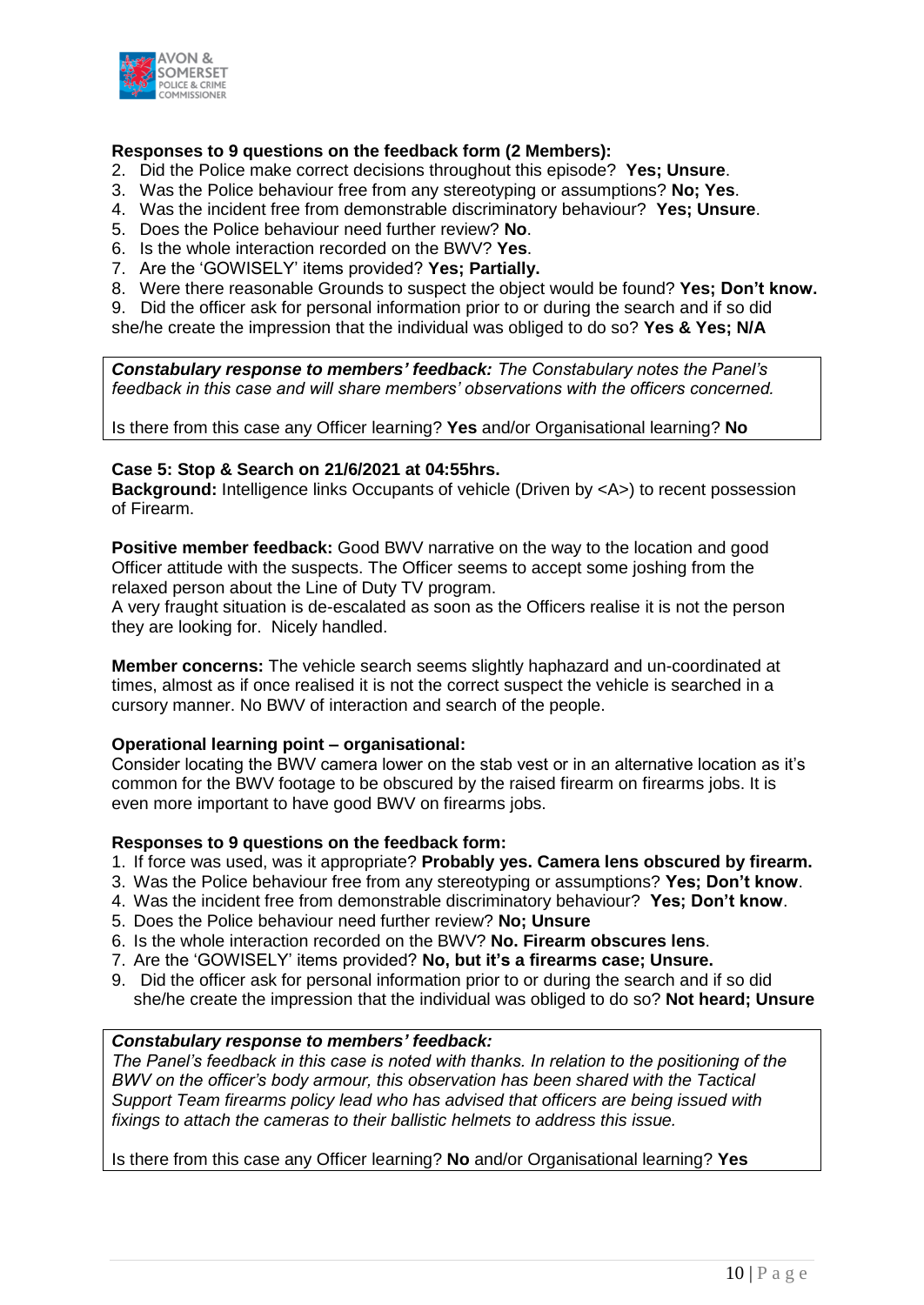

#### **Case 6: Stop & Search on 22/6/2021 at 00:04hrs. Section 23 drugs search Background:**

Drugs - other controlled drugs.

Reports made to police that a vehicle parked outside <…> House had a number of males stood around it taking and dealing drugs. On police attendance, vehicle was found with a lone male occupant in the front passenger seat with a strong smell of cannabis coming from the vehicle. Occupant stated that he had just finished a spliff and for these reasons, drugs search performed.

**Object found?** Yes - object other than that searched for.

#### **Positive member feedback:**

Compliments: Lovely attitude from trainee officer, all very professional and exceptionally polite. Great customer service. Both Officers say "Do you mind if I take your details?" This is an excellent way to avoid creating the impression that person information has to be supplied. GOWISELY items complied with very well by the new Officer under training.

#### **Operational learning points – Organisational and Individual officer:**

1. Leave the BWV running, to cover questioning (in the police car) and additional communication. 2. Could the "Do you mind …" narrative be part of new advice/refresher training to Officers for engagement/conversation with members of the public, specifically Stop and Search? Ast he Officer is a trainee, this training may already exist.

#### **Member feedback form question:**

Is the whole interaction with the member of the public fully recorded on BWV? **No.**

#### *Constabulary response to members' feedback:*

*The Constabulary thanks the Panel for their observations in this case and it is excellent to hear that a trainee officer has performed so well. The Constabulary takes on board the feedback regarding keeping the BWV running and the use of the phrase "do you mind" when it comes to requesting personal details*.

Is there from this case any Officer learning? **No** and/or Organisational learning? **No**

#### **Case 7: Stop & Search on 29/6/2021 at 16:48hrs.**

**Background:** Plain clothes officers witness persons of drugs users appearance form a queue outside an address where recent intel suggests drugs are being dealt and officers observe the occupant of the address exit and start an exchange that is believed to be a drugs deal.

**Object found?** Yes - object other than that searched for.

**Positive member feedback:** Officers deal with the situation calmly and professionally. Officer has a good attitude to these people known locally to the officer, including the older lady. Good multi-tasking.

**Member concerns:** It seems strange that only one Officer felt the need to apply restraints, to handcuff only one of the persons being searched.

**Question:** Should the female have been asked whether the content could be searched by a male officer?

#### **Member feedback form question:**

Did the officer ask for personal information prior to or during the search and if so did she/he create the impression that the individual was obliged to do so? **Yes & Yes; No**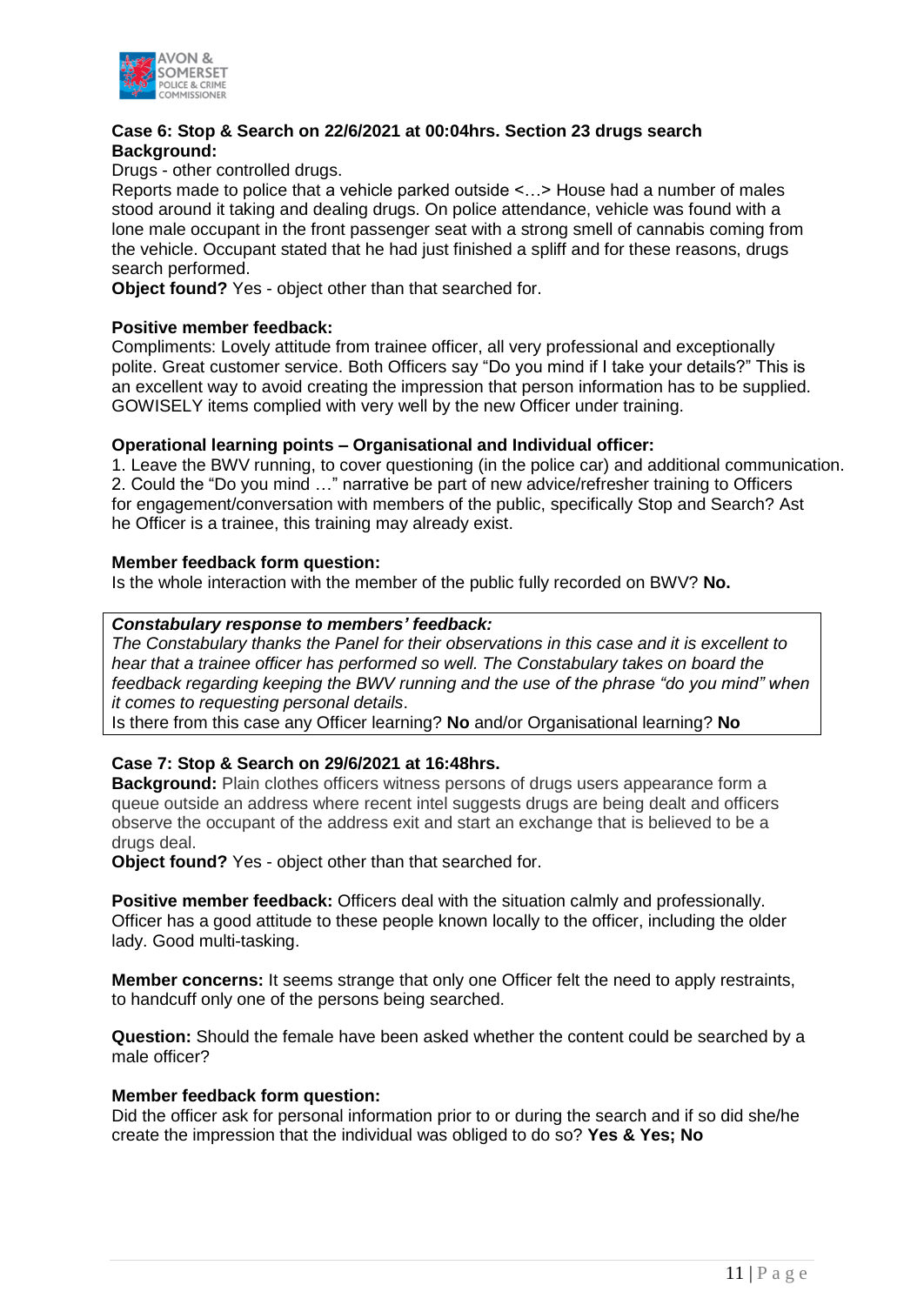

#### *Constabulary response to members' feedback:*

*The Panel is thanked for its feedback in this case. Regarding the female being asked if she was happy with a male officer searching her – whilst this is not mandatory, it is best practice and this observation will be fed back to the officer concerned.*

Is there from this case any Officer learning? **Yes** and/or Organisational learning? **No**

#### **Case 8: Stop & Search** on **30/6/2021 at 00:21hrs.**

**Background:** Male in a group of five males seen smoking Cannabis by a local resident. No other persons in area. Male smelt of Cannabis.

#### **Positive member feedback:**

- Thoughtful, patient and empathetic officer attitude to the male who has drugs possession, leading to a Drugs Education Program (DEP) enrolment.
- As a positive, drugs are taken off the streets and the way the male Officer handles the concerns of one of the group is excellent. This is a good example of de-escalation in practice, despite finding class B drugs.

#### **Member concerns:**

- The adequacy of grounds for a Stop Search are questioned. I can smell cannabis so will Stop and Search you?
- Apart from male who volunteered possession, the rest of the group were given the impression they had to provide their personal details.
- It seems the reason why the female Officer refused to let the people go on their way was "Well, one of you might have weed on you". That isn't an intelligence-led search, it's a fishing exercise, regardless of the outcome of the search.

#### **Operational learning points: Organisational or Individual Officer:**

- The Stop Search grounds appears to be for smell of cannabis alone. Inadequate grounds?
- The impression by Officers is that the stopped person has to provide their personal details.
- BWV is required before the actual incident, i.e. en-route to an incident with some commentary. Panel members used to see this in earlier cases since 2017, but none recently viewed in 2021 offer this pre-arrival/journey commentary.
- The male Officer demonstrates great people skills, keeps control of the situation without any escalation. A good example of how to deal with a young adult during a search.

#### **Responses to 9 questions on the feedback form (2 Members):**

- 2. Did the Police make correct decisions throughout this episode? **Yes; Unsure**.
- 3. Was the Police behaviour free from any stereotyping or assumptions? **Yes; Unsure**.
- 4. Was the incident free from demonstrable discriminatory behaviour? **Yes; Unsure**.
- 5. Does the Police behaviour need further review? **Yes; Unsure.**
- 7. Are the 'GOWISELY' items provided? **Unsure**.
- 8. Were there reasonable Grounds to suspect the object would be found? **Unsure.**
- 9. Did the officer ask for personal information prior to or during the search and if so did she/he create the impression that the individual was obliged to do so? **Yes.**

#### *Constabulary response:*

*The Constabulary thanks the Panel for its feedback in this case. The positive comments are pleasing to see, though the Constabulary notes that the smell of cannabis alone appears to have been the reason for the search. Officers have been reminded recently that smell of cannabis alone is not sufficient to provide grounds and this message will continue to be refreshed. Smell of cannabis cases will also continue to be scrutinised by the internal*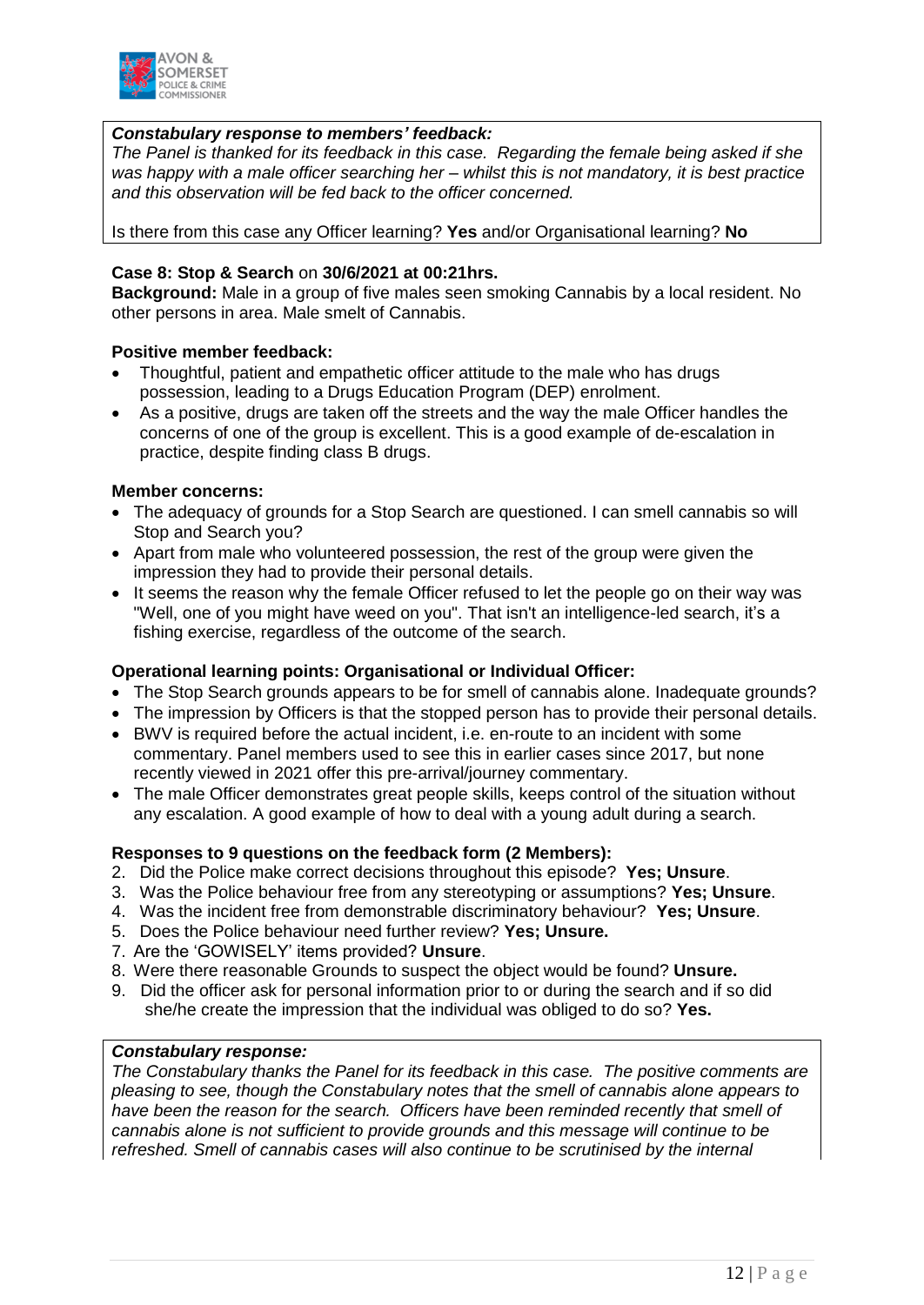

*scrutiny team and feedback provided, until we are satisfied that smell of cannabis alone is not being used as reasons for search.*

Is there from this case any Officer learning? **Yes** and/or Organisational learning? **Yes**

#### **1.2 STOP & SEARCH of under 16 year olds [All under 13s selected (total 10 cases)]**

#### **Case 9: Stop & Search on 1/4/2021 at 17:06hrs. Somerset. s23 Drugs Act**

**Background:** Youths in toilets with two spliffs containing cannabis. 2 spliffs located by PCSO. **Object found?** No – no object found.

#### **Member concerns/questions:**

- 1. Smell plus 2 spliffs are on the floor. Is there adequate grounds to Stop and Search?
- 2. The Officer gives the impression that these under 13s must provide their details when the Officer says: Right gents, details. I'll take you into custody if you don't give your details.

#### **Responses to questions on the feedback form (2 Members):**

- 2. Did the Police make correct decisions throughout this episode? **Yes; Unsure**.
- 3. Was the Police behaviour free from any stereotyping or assumptions? **Yes, Unsure**.
- 4. Was the incident free from demonstrable discriminatory behaviour? **Yes; Unsure**.
- 5. Does the Police behaviour need further review? **No, Unsure**.
- 6. Is the whole interaction recorded on the BWV? **Yes, Unsure**.
- 7. Are the 'GOWISELY' items provided? **Yes; No.**
- 8. Were there reasonable Grounds to suspect the object would be found? **Don't know.**
- 9. Did the officer ask for personal information prior to or during the search and if so did

she/he create the impression that the individual was obliged to do so? **Yes & Yes**

#### *Constabulary response:*

*The Constabulary thanks the Panel for its observations in this case. Regarding the grounds for search, the presence of two 'spliffs' on the floor combined with the smell of cannabis could reasonably provide grounds for search – the smell alone would not. Feedback will be provided to the officer as to how they communicated with the young people regarding their personal details.*

Is there from this case any Officer learning? **Yes** and/or Organisational learning? **No**

#### **Case 10: Stop & Search on 2/4/2021 at 16:14hrs.**

**Background:** Stolen goods. PACE 1984 (s1) females had been seen in boots with various items, left the store without making payment. **Object found?** Yes – the object searched for.

**NOTE: No BWV can be found for members to review the case.**

*Constabulary response: Apologies that there was no BWV to view in this case.*

#### **Case 11: Stop & Search** on **24/4/2021 at 16:59hrs.** PACE 1984 (s1) search.

**Background:** Bladed article. A member of the public called 999 stating that a child by the name of <H> has been in possession of a knife and has threatened his child at ... TAUNTON. When Officer arrived at the scene the father of the victim was in company with  $\lt$ H $>$ . Arrest. **Object found?** Yes – the object searched for.

**Positive member feedback:** Avuncular (kind and friendly toward a younger or less experienced person) attitude to a compliant subdued 13 year old.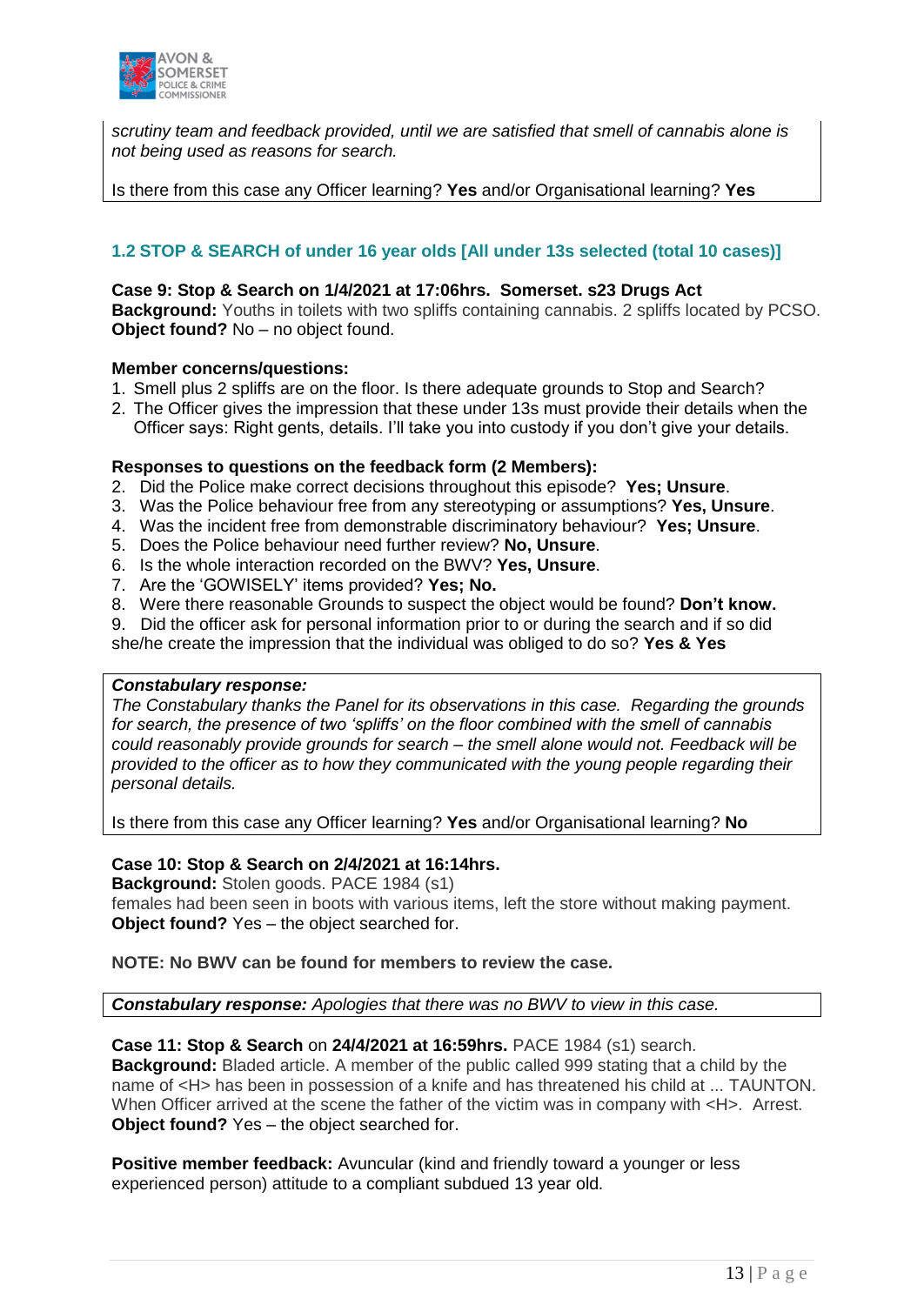

*Constabulary response: The Constabulary thanks the Panel for its feedback in this case.* Is there from this case any Officer learning? **No** and/or Organisational learning? **No**

#### **Case 12: Stop & Search on 24/4/2021 at 20:00hrs.** PACE 1984 (s1) search.

**Background:** Bladed article. Police received a call from the mother of a victim, stating that her son had just been threatened by two males stating 'they had a knife and where going to stab <the victim> within EMERSON'S GREEN PARK'. Description was given by the victim, police attended location, located two males who matched the description, when asked have they been involved in the incident they stated they did threaten because they were started on by the victim and his friends. Based on this information grounds existed for a stop search under S1.

**Positive member feedback:** Calm, avuncular Officer interaction with the young lads. A very well handled search, letting both young people know what to expect and what the Officer was about to do. The Officer keeps his tone of voice and demeanour at a level suitable for children at all times.

#### **Member concerns/Operational learning point – Organisation and individual:**

Repetitive theme: The Officer gives the impression that the people to be searched are obligated to provide their personal details.

Did the officer ask for personal information prior to or during the search and if so did she/he create the impression that the individual was obliged to do so? **Yes & Yes**

*Constabulary response: The Panel's observations and feedback are noted. Thank you.* Is there from this case any Officer learning? **No** and/or Organisational learning? **No**

#### **Case 13: Stop & Search** on **14/5/**2021 at 17:27**hrs.**

**Background:** Drugs - other controlled drugs. Misuse of Drugs Act 1971 (s23) Vehicle <reg> was seen on WADE STREET and a high amount of drug users appeared to be going to the passenger window, people on foot appeared to be drug users by their dishevelled look and the fact they were outside LOGOS house Drug rehabilitation centre. BWV summary: Stop search of <W>. GOWISELY provided by PC 2880). Note: No BWV for PC 2880, PC 4605 BWV = 1minute.

**Positive member feedback:** A difficult situation with the non-compliant young lad. The search is handled as well as can be expected in this situation.

#### **Member concerns:**

- Perhaps the person searching the young lad could have given him more information as to what the Officer was doing and how he was going to do it. It's a scary experience for a young lad not searched before so maybe a softer approach was needed in this situation.
- No GOWISELY items stated by this Officer.
- Noted that the 12 year old wore a tie, was not dishevelled and did not look like a drug user.

#### *Constabulary response:*

*The Constabulary notes the Panel's observations in this case and will address the fact that GOWISELY was not provided by the officer by way of feedback via their supervisor.*

Is there from this case any Officer learning? **Yes** and/or Organisational learning? **No**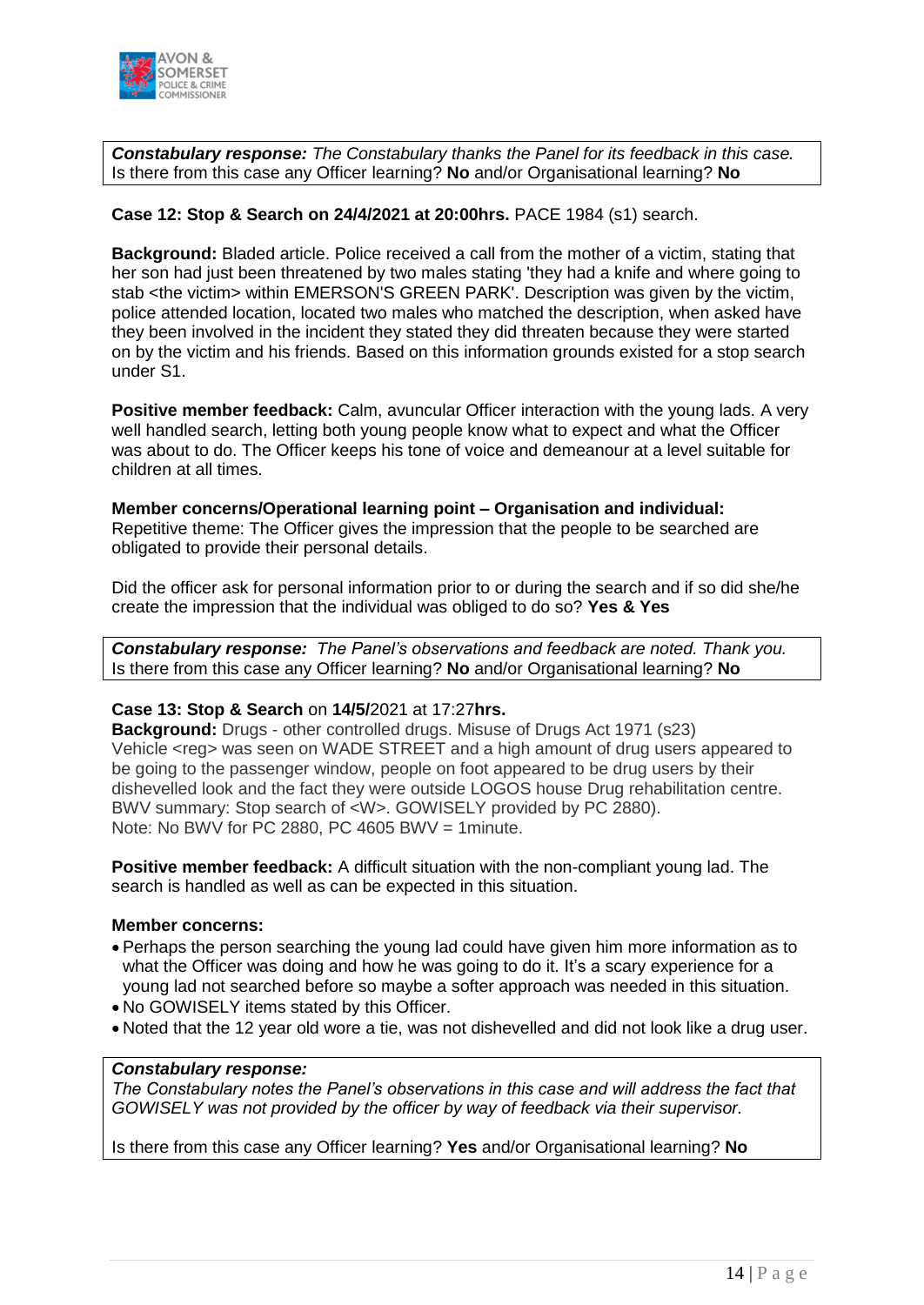

**Case 14: Stop & Search** on **19/5/**2021 at 17:07**hrs. Stoke sub Hamdon, South Somerset Background:** Bladed article. PACE 1984 (s1). Police were called by an anonymous informant, reporting that there was a group of young males in the Skate Park, off Matts Lane in Stoke Sub Hamdon [near Yeovil], and that one of these individuals was in possession of a kitchen knife and that the informant had seen the knife also. The informant had ran home and was shaken up due to the incident. No description was provided of the male, however a name was provided as <C>. Police attended, and were on scene within 10 minutes of the call being made. On officers entry to the recreational ground there was a group of youths present in the skate park area. Officers have asked for the youths name to which one them stated he was the male in question, officers explained the reason why they were present, to which the males brother  $\leq F$  stated that his brother did have a knife in his possession. At this point PC <J> has detained the male for the purposes of a Section 1 Stop Search, in which before PC < J > finish speaking a knife was produced to PC < Cr > by < C > which had been in his right hand pocket of his shorts. Details were obtained. GO WISELY given. Male's father arrived on scene and was unhappy with officers' attendance. PC <J> has fully explained the search procedure and has provided <C> with a search record receipt. <C> was advised that the knife would be seized as evidence.

#### **Object found?** Yes – the object searched for.

**Positive member feedback:** Calm, avuncular with the young lad and with the off-key Dad. Good commentary on arrival on BWV. Good attitude and demeanour including a nice tone of voice putting the young lad at ease. During the search the Officer kept letting the young person know what was happening next.

Noted: This case is an example of a lad saying he needs to carry a knife for his protection. Is there a knife problem in this large village/community (5 miles west of Yeovil)?

**Question:** Has there been follow up with the boy to find out why he says he is afraid?

Did the officer ask for personal information prior to or during the search and if so did she/he create the impression that the individual was obliged to do so? **Yes**

*Constabulary response: The Constabulary notes with thanks the Panel's feedback in this case. It is not known why the boy was afraid, however this will be explored and reported back to the Panel.*

Is there from this case any Officer learning? **No** and/or Organisational learning? **No**

#### **Case 15: Stop & Search**

#### **Background:** Bladed article. PACE 1984 (s1).

Call to Police stating a group of youths were outside a shop, taunting and causing ASB. The caller was able to identify one suspect as being <T>, a known suspect to cause ASB and on the day wearing dark coloured Northface jacket and dark bottoms. Upon speaking to the caller they confirmed that a male, wearing a dark jacket and wearing dark clothing was outside threatening them and their dog stating words to the effect of 'I'll stab your dog' and then stated <T> was in the next shop along. Upon entering the shop, a young male now known to me as <T> matched the description of the suspect threatening to stab their dog. Intelligence also suggests <T> is a known knife carrier. Given this, <T> was detained under s.1 PACE where knives were being looked for on his person. GO WISELY given and nothing of note was found apart from 8 vape tubes which he stated were his friends. These were given to his Mother who later attended on scene and stated they were her adult brothers.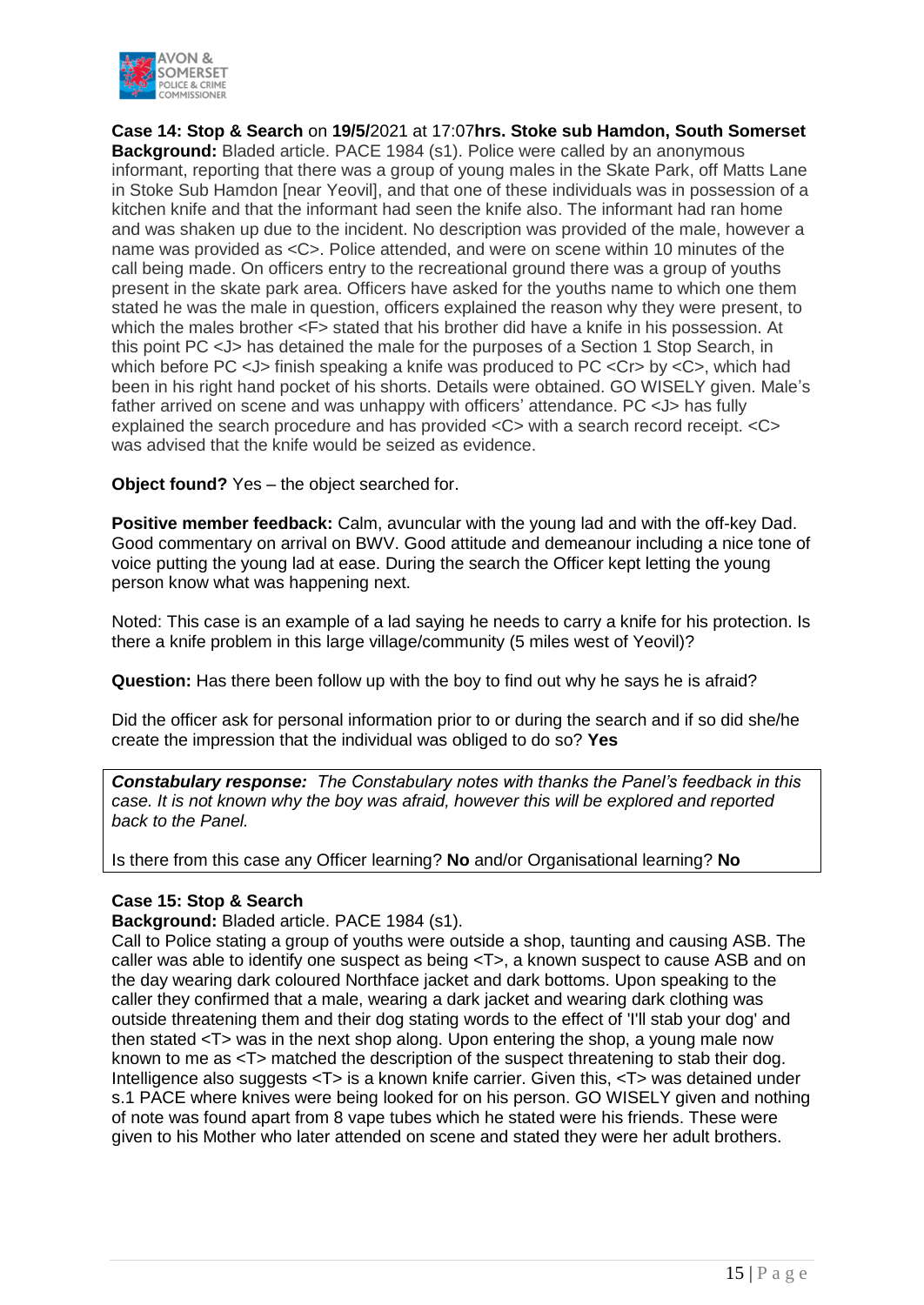

**Note:** No BWV of subject when searching by Niche ref, just 4 minutes BWV capturing the shop's CCTV recording.

**Member concern/question:** Why is there no BWV?

**Operational learning point:** The BWV of the CCTV shows the youths interacting with a lone female, which appeared harassing in nature, but other than that there is little to go on with no other Officer BWV.

*Constabulary response: It is not known in this case whether BWV was used and not saved, or not used. All stop searches should be recorded on BWV and saved as evidential. This will be fed back to the officer concerned.*

Is there from this case any Officer learning? **Yes** and /or Organisational learning? **Yes**

#### **Case 16: Stop & Search on 24/5/2021 at 17:52hrs.**

**Background:** Articles for use in criminal damage. PACE 1984 (s1).

CCTV have called to say that a male has been seen smashing a window near McColls shop with a hammer. The male seen by CCTV matched the description of the male that was searched. Upon police arrival the male has tried to make off from officers before being detained for the stop search.

**BWV summary:** Attendance to Rhode Lane, search of <H>.

**Object found?** Yes – the object searched for.

**Positive member feedback:** A legitimate search for additional weapons. Calm, understated Officer's attitude to the boy and good exchanges with the boy's Mum. Also good advice given regarding the perils of associating with a bad crowd. A good example of the difficulties of policing troubled/disruptive youths. No member concerns.

*Constabulary response: The Constabulary thanks the Panel for its feedback in this case, which has been shared with the officer involved.* 

Is there from this case any Officer learning? **No** and/or Organisational learning? **No**

#### **Case 17: Stop & Search on 3/6/2021 at 14:18hrs.**

**Background:** Offensive weapons. PACE 1984 (s1). Community resolution. Police have received a call form a member of the public who received a text message from her daughter stating that a young male had pointed or brandished a gun at he ron the beach. North Somerset located the male who was in company with a young friend. They monitored them both and their location was described as walking down Regent Street. PC 1185 caught up with both of the boys and stop searched <W> under S1 PACE due to the information from CCTV that the gun was in his possession.

**BWV summary:** Stop search of <B> for an imitation firearm.

**Object found?** Yes – the object searched for.

**Positive member feedback:** Generally a well conducted search, polite throughout. An avuncular approach to the 12 year old and effective advice/instruction from the Firearms Officer. A good example of a search of a minor.

**Member concerns:** The search is carried out in the middle of the street. This could easily have been performed on the pavement, at the roadside or in the alleyway entrance opposite.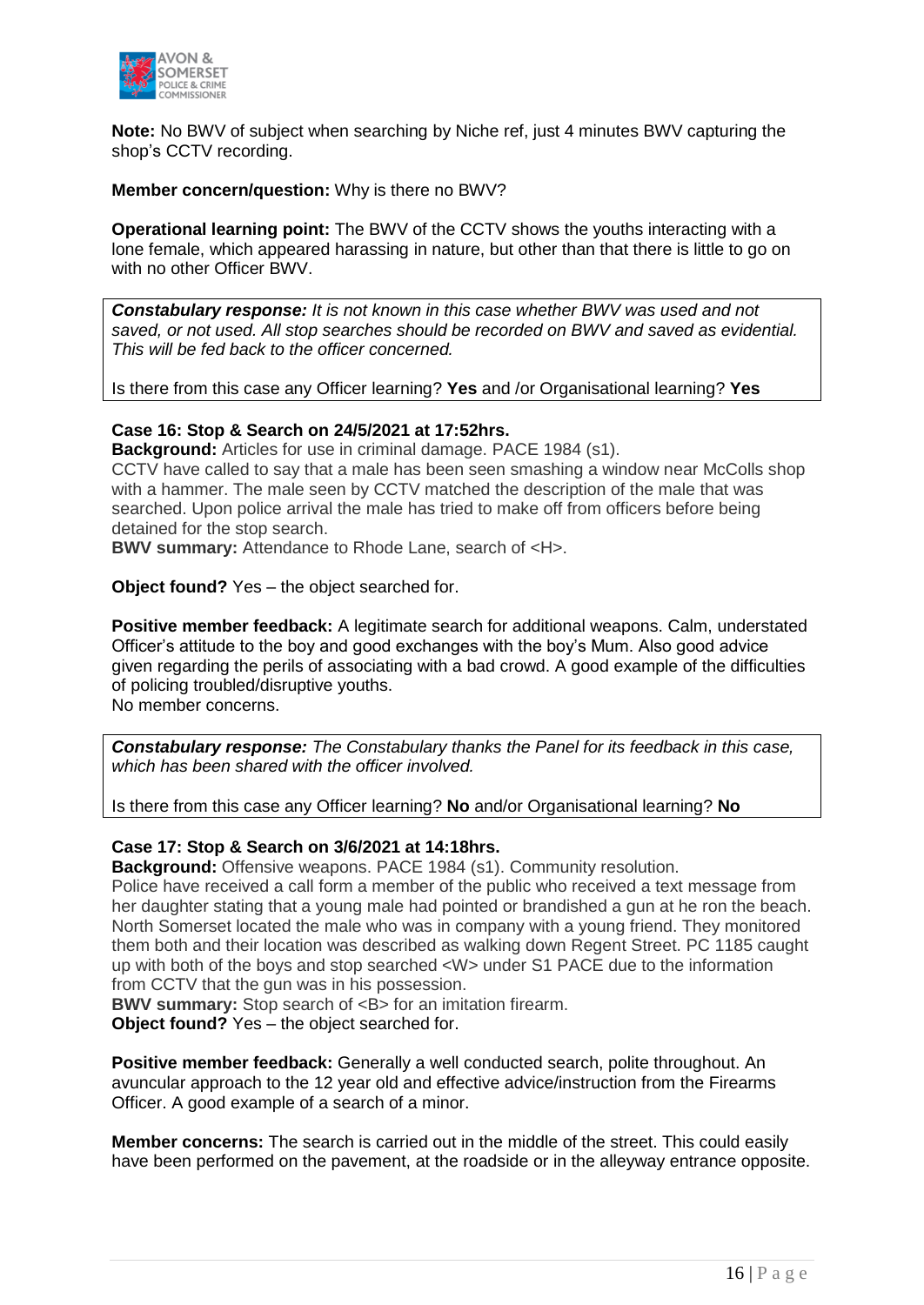

*Constabulary response: The Constabulary notes the Panel's feedback, which has been shared with the officer concerned.*

Is there from this case any Officer learning? **No** and/or Organisational learning? **No**

#### **Case 18: Stop & Search on 23/6/2021 at 18:03hrs.**

**Background:** Bladed article. PACE 1984 (s1).

Initial call to police stated that a male, described as 11 years old wearing a black North face coat with brown hair riding a BMX had been holding a Stanley knife in Barmpton Park. Following an area search a <H> was located close by, wearing a black North face coat, riding a BMX matching the description, he was a 10 year old male and admitted being in the area. Due to the mention that he had a knife on his person in the incident he was detained for a search.

**Positive member feedback:** Well carried out search on a 10 year old minor. The male officer in particular was pleasant and considerate of the youth's age and treated him with respect.

**Member concern:** The Officer took the boy's personal details and a PNC check. **Question:** With under 18s, who if anyone should the Officer contact after a negative search?

*Constabulary response:* The Constabulary thanks the Panel for its feedback in this case. Whilst not mandatory, it is professional judgement as to whether a parent or guardian is contacted after the search of a young person on a case by case basis.

Is there from this case any Officer learning? **No** and/or Organisational learning? Is there from this case any Officer learning? **No** and/or Organisational learning? **No**

#### **1.3 STOP & SEARCH where the grounds for the search state 'Smell of Cannabis'** The 6 most recent cases have been selected (in June 2021)

#### **Case 19: Stop & Search on 28/6/2021 at 17:27hrs. (Ethnicity: W1 British)**

**Background:** Vehicle smelling strong of cannabis - when asked why it smelt so strong passenger advised he was smoking it and other passenger produced a container of cannabis.

**Object found?** Yes – the object searched for.

**Positive member feedback:** All appears good natured and compliant. It appears to be a proportionate response based on the case summary. No issues.

**Member issues with BWV footage quality:** It is not possible to hear much of the discussion because the BWV is picking up too much wind noise from being on the beach. A partial audio of the GOWISELY items stated from the other officer and the member will presume this was all complete. This case can't be fully reviewed because of wind noise and lack of BWV from lead officer.

**Question:** Why is there no BWV from the lead Officer?

*Constabulary response: The Panel's observations are noted with thanks. In relation to the BWV of the lead officer – it is not known whether this wasn't saved or wasn't used, but it will be fed back to the officer that in either case, it should be present and available for review.* Is there from this case any Officer learning? **Yes** and/or Organisational learning? **No**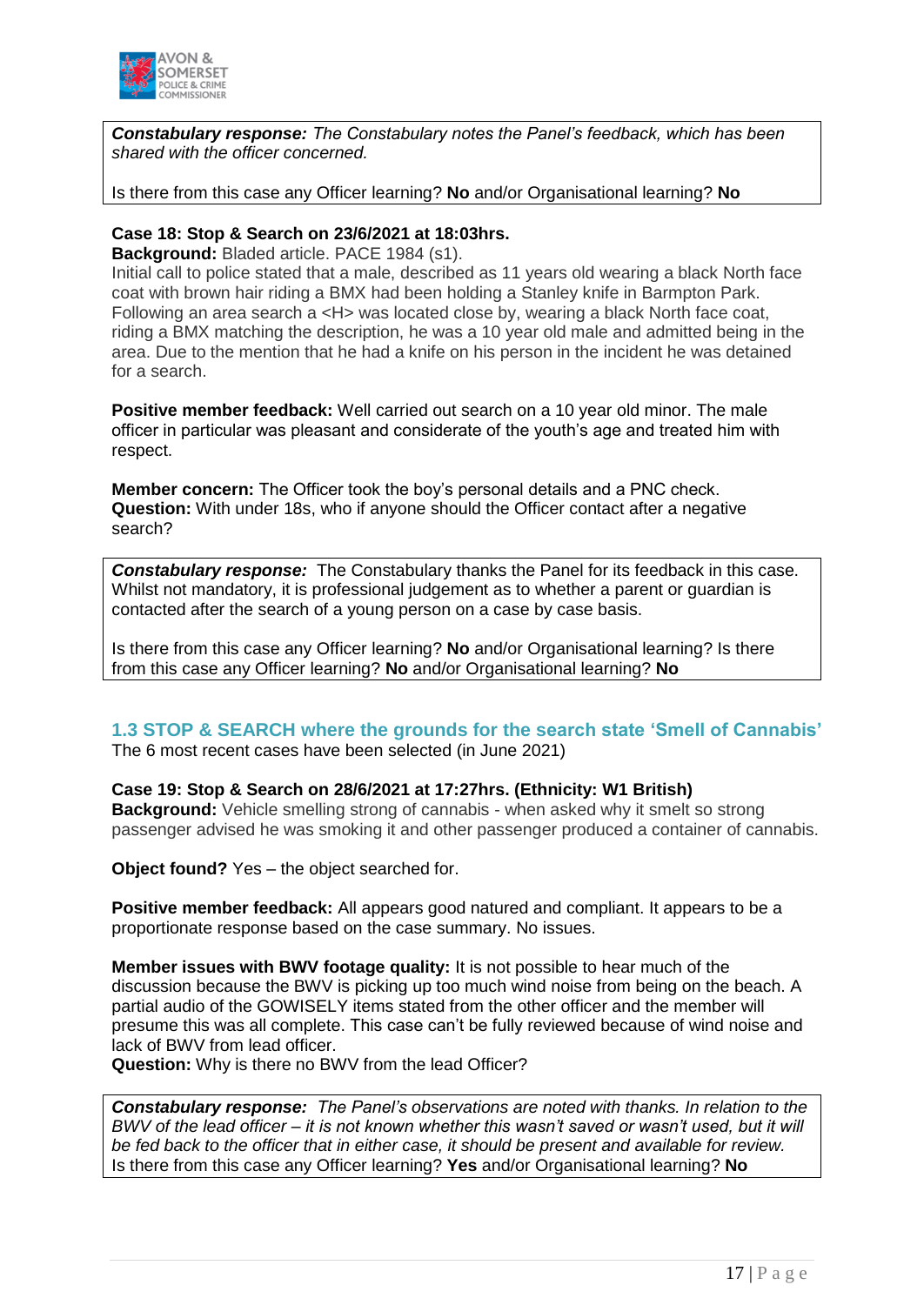

#### **Case 20: Stop & Search on 27/6/2021 at 02:45hrs. (Ethnicity: W1 British)**

**Background:** Stop and search; Suspect; Community resolution.

Officers where on uniformed patrol, proactively visiting known drug dealing and drug using areas. At approximately 0245 hrs I noticed a Black BMW pulled up in a lay by, the interior of the car appeared to be clouded in smoke. Upon speaking with one of the occupants a smell of cannabis emanated from his person and also from within the vehicle. When asked if he had smoked cannabis he stated that he had, and that there was a small amount within the vehicle. Search conducted.

**Object found?** Yes – the object searched for.

**Positive member feedback:** All routine and a proportionate response. No issues.

#### **Case 21: Stop & Search. (Ethnicity: A9 Any other white background)**

**Background:** Community resolution; No further action; Stop and search; Voluntary attendee.

Vehicle stopped following live/recent intel regarding drug supply. Occupant spoken to and presented as physically nervous and twitchy along with there being a smell of cannabis from the vehicle. Admissions made of being in possession of cannabis.

**BWV summary:** S.23 MDA Stop Search of <M>.

**Grounds:** Vehicle stop. Live/recent intel regarding drug supply. Smell of cannabis. Nervous/twitchy driver.

**Object found?** Yes – the object searched for.

Members also reviewed this case together at the Panel meeting.

**Positive member feedback:** Nice attitude from the officer throughout, who establishes a good rapport and tries to keep things easy going and at a courteous level. The Officer is aware of the situation regarding the daughter's suicide attempt and her missed appointment and other items.

#### **Member concerns:**

Members question the necessity for hand cuffing the subject as he exits the car because the man is compliant. However, members also acknowledge the intel suggesting drug dealing.

**Meeting comments:** Officer 'hands-on' (holding the man's wrist) and hand cuffs is noted as 'use of force'. This appears to be more common as an Officer's initial action. To prevent escalation it appears that Police Officer escalate their use of force.

Regarding discrimination and stereotyping, a member advised that for a 2<sup>nd</sup> language (this person is Polish) it takes 15 year to embed idiom and phrases such as "I'm not judge and executioner". Therefore simpler language is needed from the Police Officer and to reflect on narrative, including "We're not as bad as the Polish Police". \*See question 3 response below.

Regarding handcuffing, the man is cuffed then asked to move his car with the Officer in the passenger seat, so that seems more of a risk.

#### **Member feedback form question responses:**

- 1. If force was used, was it appropriate? **Unsure. Hand cuffed a compliant person.**
- 3. Was the Police behaviour free from any stereotyping or assumptions? **Yes (2), \*No (1)**
- 5. Does the Police behaviour need further review? **No; Unsure**.
- 6. Is the whole interaction recorded on the BWV? **Yes; No, BWV turned off early**.
- 7. Are the 'GOWISELY' items provided? **Yes; Not completely, no audio of receipt offer.**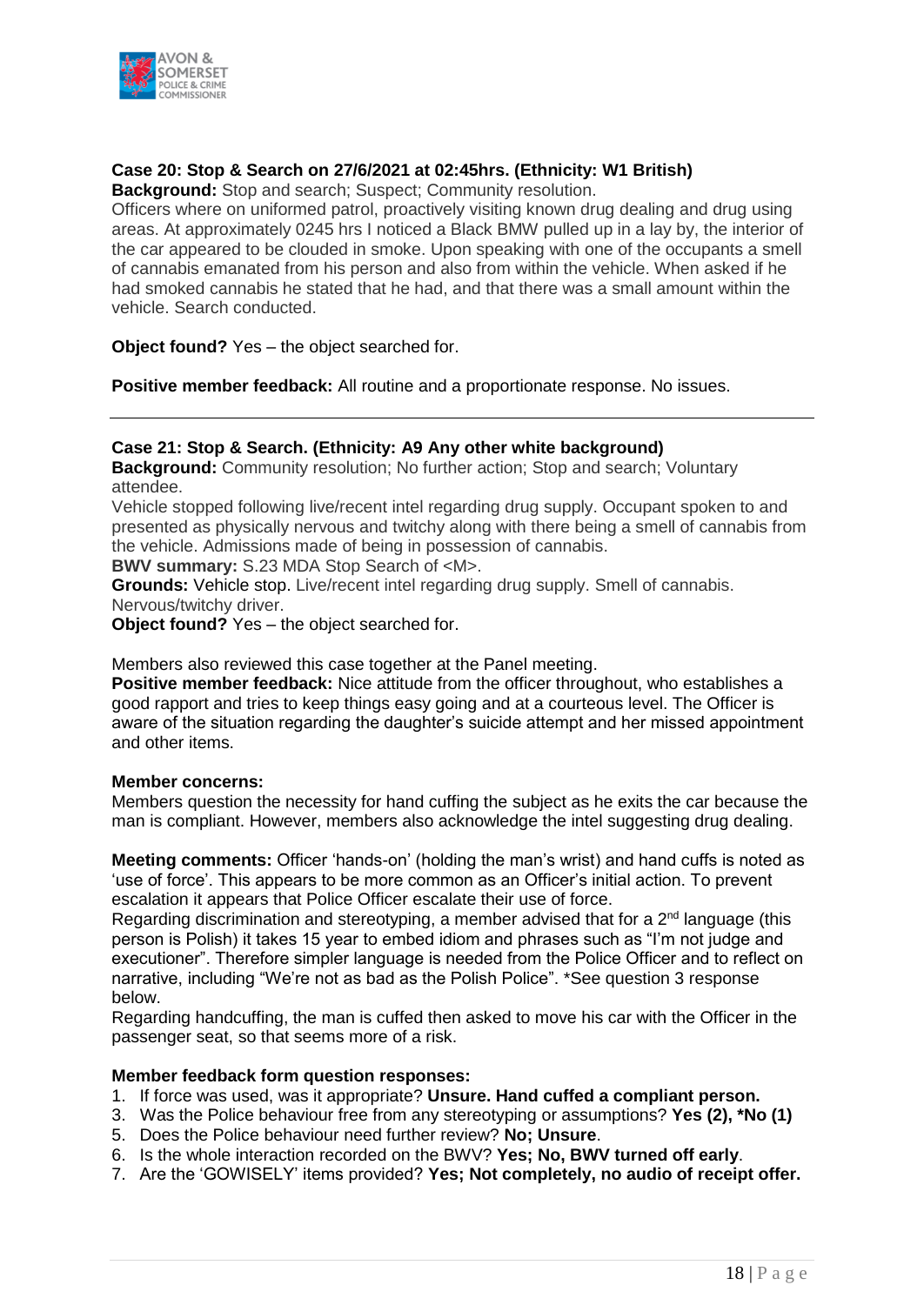

9. Did the officer ask for personal information prior to or during the search and if so did she/he create the impression that the individual was obliged to do so? **Yes & Yes, N/A.**

#### *Constabulary response:*

*Any use of force, including hand cuffing, is absolutely not a Police default position. All use of force has to be justified, e.g. to prevent escape or to preserve evidence. The Stop Search grounds in this case are not appropriate if for smell of cannabis alone. The Stop Search Lead Officer has this theme on her radar and is feeding back to Officers. What can't be seen is the Officers' previous event, e.g. a violent event of aggression. Officers' actions are to prevent risk, threat and harm. The National Decision Making Model. If compliant handcuffing is recorded then why do it if the person is compliant? It must be relevant and appropriate to handcuff. Apart from the female officer in the background it is 1 male officer with 1 male subject. Intel states a drug dealer, so the handcuffs can be used to prevent escape and/or to prevent evidence being destroyed.* 

Is there from this case any Officer learning? **Yes** and/or Organisational learning? **Yes**

#### **Case 22: Stop & Search 29/6/2021 at 13:59hrs. (Ethnicity: A9 Any other white background) Background:** Arrested, Released under investigation.

Vehicle seen speeding in Easton, male was stopped driving in Easton garage. Officer identified himself and asked him to get out the vehicle. There was a strong smell of cannabis coming from the vehicle. The male ignored the officer and then started nervously fiddling with the dashboard of the vehicle. Officer believed he was attempting to conceal something. Male was detained and refused to get out the vehicle acting very nervously and suspicious. **BWV summary:** Positive Stop Search of<A>, <Car ref> and subsequent arrest for PWITS [Possession with intent to supply].

#### **Object found?** Yes – the object searched for.

**Positive member feedback:** Good grounds and good Officer intuition and team work. Full BWV footage of the incident, with good commentary and a summary at the end.

#### **Member feedback form questions:**

7. Are the 'GOWISELY' items provided? **Yes, mostly, no offer of a receipt.**

9. Did the officer ask for personal information prior to or during the search and if so did she/he create the impression that the individual was obliged to do so? **Yes & Yes, N/A.**

*Constabulary response: The Constabulary thanks the Panel for its feedback in this case.* Is there from this case any Officer learning? **No** and /or Organisational learning? **No**

**Case 23: Stop & Search 30/6/2021 at 23:56hrs. (Ethnicity: M2 White and Black African) Background:** Drugs education programme. Time of night, group of males in same location that caller reported smelling cannabis. Officers could smell cannabis on the group. There were no other people in the area.

**BWV summary:** Possession of class B, City of Bristol College. Seizure and search of <P>. **Object found?** Yes – the object searched for.

**Member feedback:** See Case 8 above, which is the same case but Case 23 has a 2<sup>nd</sup> BWV (5 minutes) showing the conversation of the Officer and detained male in the Police vehicle: Thoughtful, patient and empathetic officer attitude to the male who has drugs possession, leading to a Drugs Education Program (DEP) enrolment. As a positive, drugs are taken off the streets and the way the male Officer handles the concerns of one of the group is excellent. This is a good example of de-escalation in practice, despite finding class B drugs.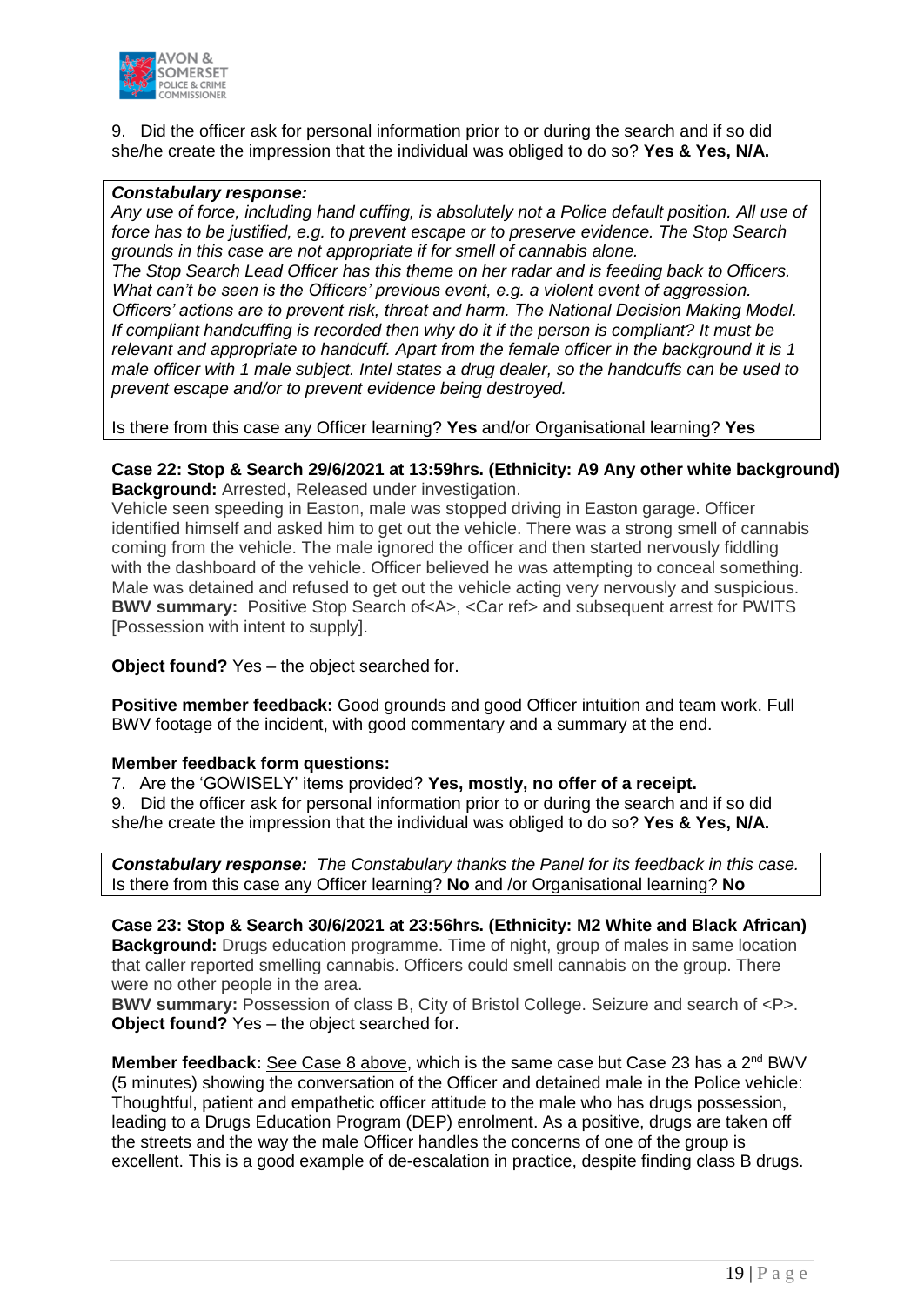

#### **Case 24: Stop & Search 30/6/2021 at 20:34hrs. (Ethnicity: B1 Caribbean) Background:** Arrested; Charged.

Strong smell of cannabis aroma emitting from the vehicle that was being driven and evidence of cannabis residue on front driver's floor mat.

**BWV summary:** Stop Search of <S> and arrest for s5A of Road Traffic Act (RTA) on Goulter St.

**Positive member feedback:** A positive result despite nothing found in the vehicle.

**Member concerns:** BWV starts late. Officers in their Police vehicle smell Cannabis as a black BMW passes by. Is this adequate grounds for a Stop and Search?

*Constabulary response: The Constabulary notes the Panel's observations – in relation to the smell of cannabis providing grounds for search, this alone is not sufficient to provide grounds for a stop search. It must be noted however, that as the smell was coming from a moving vehicle, consideration was given to possible road traffic offences such as being unfit to drive through drink or drugs, though it is noted more than smell alone is needed for a stop search specifically.*

Is there from this case any Officer learning? **No** and/or Organisational learning? **No**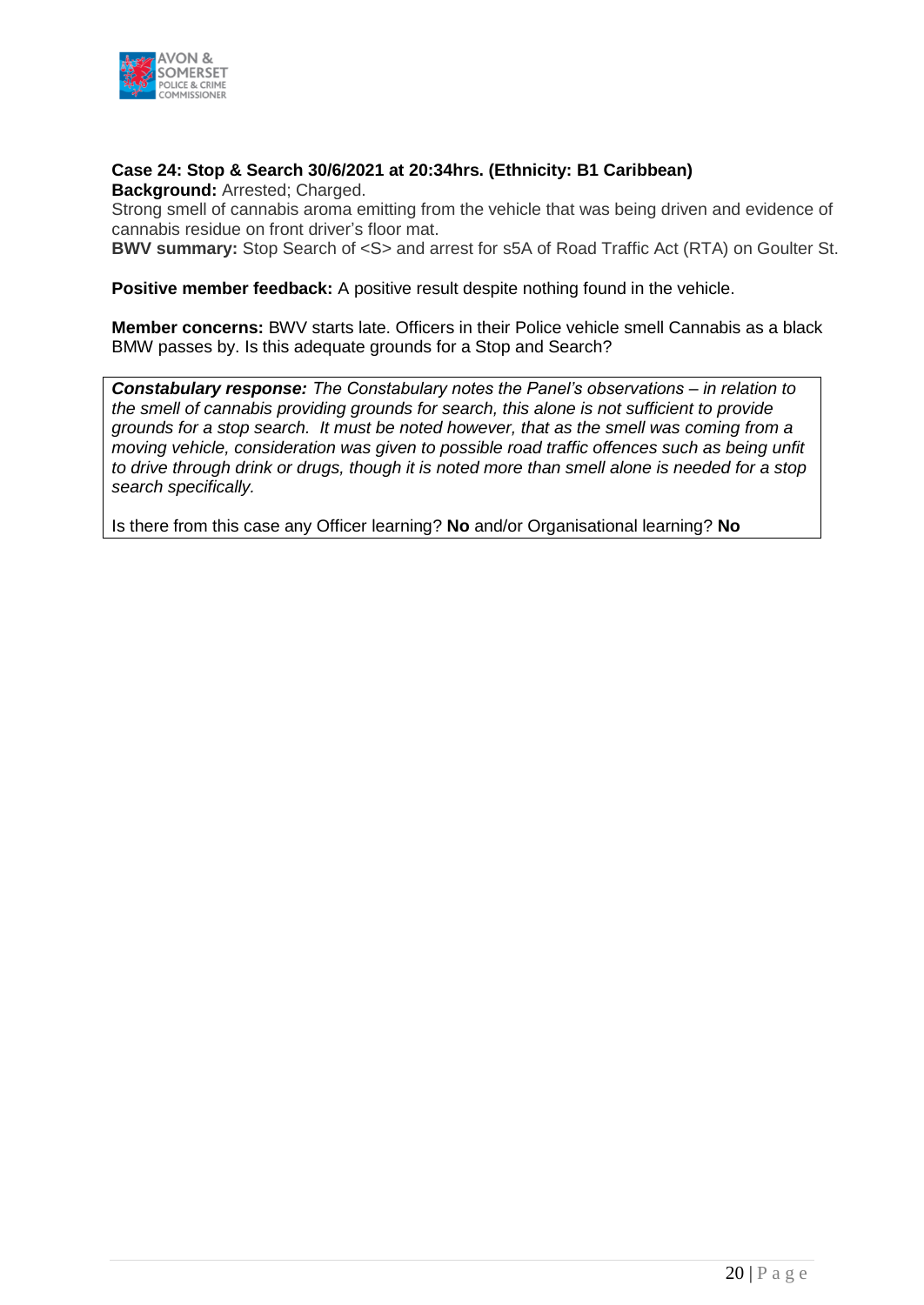

# **2. Complaints**

### **2.1 Complaints against the Police involving Stop & Search**

Complaints finalised between Apr-Jun 2021 **Note:** Of the 6 Stop Search complaint cases, only 3 have Officer BWV.

#### **Case 25: Stop & Search complaint allegation regarding 27/3/2021 incident**

Complainant alleges that officers used excessive force during a stop and search; Officers approached him in an aggressive and threatening manner. He put his hands up and was not resisting but they used excessive force despite this. Told officers he could not breathe and they were hurting him by kneeling on his back. Complained that the handcuffs were too tight but they carried on and did not adjust them.

**Complaint outcome:** The police service provided was acceptable.

**Member feedback:** Case and BWV already reviewed by the Panel at the 9/6/2021 Panel meeting, as a 'Compliant handcuffing' Stop Search case.

#### **Case 26: Stop & Search complaint allegation regarding 12/5/2021 incident**

1. Complainant alleges officers 'committed an unlawful act, by (stopping and) seizing his son's car for not having tax or insurance...'

2. Complainant alleges officers '…had ample opportunity to stop his son on the public highway but chose not to do this but to wait until they were on private property and were not able to quote the specific law… didn't know what they were doing and had called the DVLA and kindly put them on speaker phone. Complainant said that the DVLA didn't know the legislation either...'

**Complaint on 18/5/2021 and outcome 14/6/2021:** The service provided was acceptable.

#### **Note: Case 5 and 26 are the same incident, but with BWV from different Officers.**

**Positive member feedback:** The officer shows great patience, checks the position with DVLA and maintains a level tone (mostly).

#### **Member concerns:**

Definition of private land gave rise to verbal conflict and the man's father concentrating on the MOT issue deflected from the lack of Tax where private land is not relevant. Officer uncertainty as to how to proceed, concern regarding the legality of lifting a vehicle on private property. The second Officer is not supporting the main Officer, often walking some distance away, as if to avoid conflict.

**Question:** Did Officers have any discretion to avoid seizure of the car for no tax or MOT?

#### **Responses to questions on the feedback form:**

- 2. Did the Police make correct decisions throughout this episode? **Officer unsure of law.**
- 3. Was the Police behaviour free from any stereotyping or assumptions? **Yes, Unsure**.
- 4. Was the incident free from demonstrable discriminatory behaviour? **Yes; Unsure**.
- 5. Does the Police behaviour need further review? **No, Unsure**.
- 6. Is the whole interaction recorded on the BWV? **Yes, Unsure**.

#### *Constabulary response:*

*Officers (generally speaking) always have the power of discretion, it is a fundamental cornerstone of British Policing and fits with our objective to 'police by consent'. That said, an*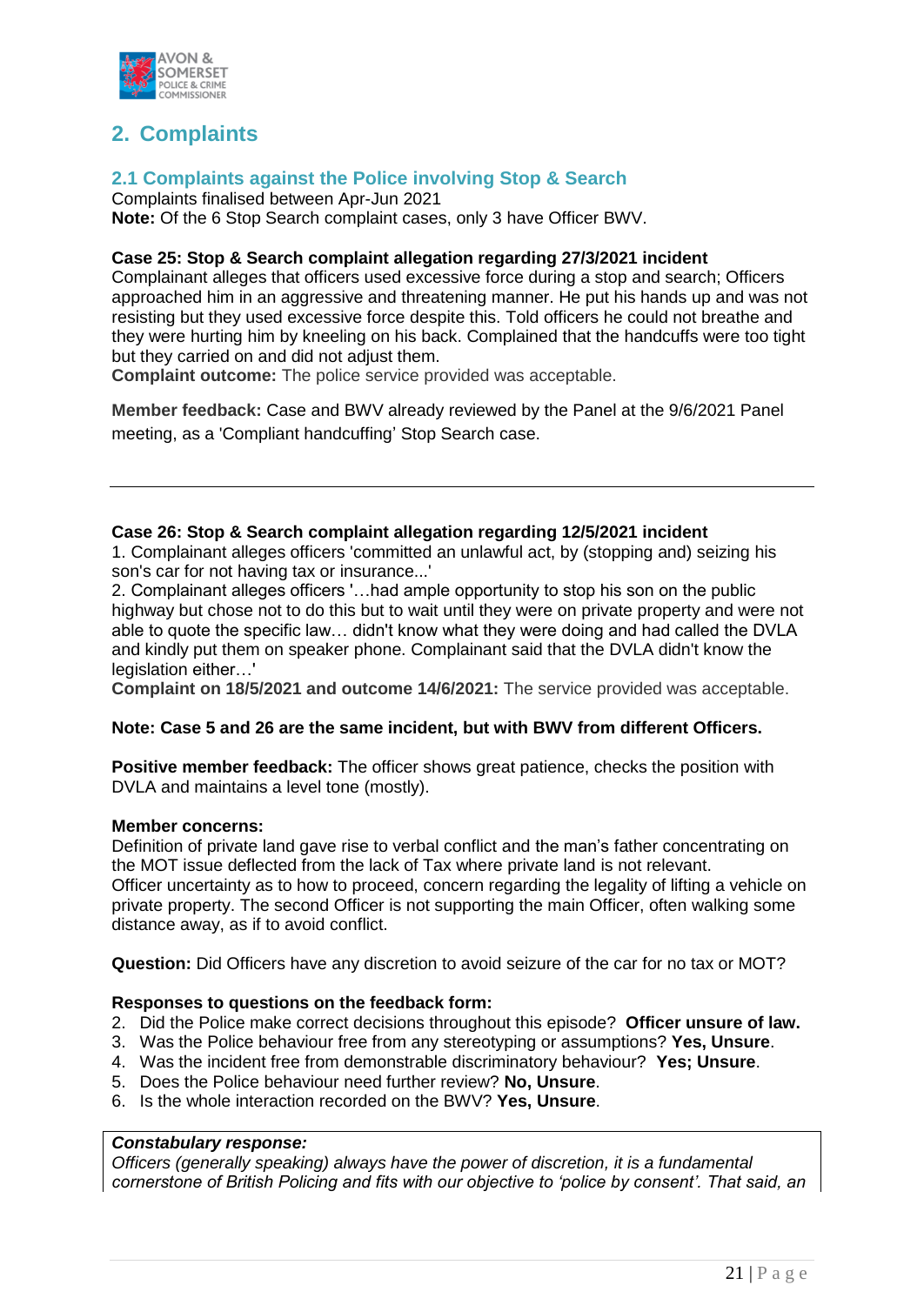

*officer will need to make an assessment based on a number of factors and these include the likelihood of reoffending and the risk of harm. With regards to the seizing of a vehicle, if the officer suspected that the vehicle would be used again and with no MOT (which indicates that there is a risk that the vehicle is not roadworthy), then the officer would need to think about the consequences of not seizing the vehicle. This could include damage to other's property which the driver would not be insured against, or even the failure of the vehicle's safety features and result in a death.* 

*Is there from this case any Officer learning or any Organisational learning? None recorded*

**Case 27: Stop & Search complaint made on 20/5/2021 and finalised on 1/6/2021** Complainant alleges that officer has discriminated against his son by stopping and searching him; ''My sons first day of driving and he was stopped and given a full check over by the police. I have hesitated making this complaint but my son is black and having spoken with numerous friends of his who are all white I am not aware of one other individual that has been stopped. To make matters worse the officer issued my son with a penalty notice re a tyre. We went to get it changed today only to be informed by the garage it was perfectly legal. My son's uncles have had this their whole lives and I'm adamant it won't happen to him. The officer also explained how sometimes he gives a warning but decided to issue the ticket as he didn't think my son would action it'.

**Complaint outcome:** The police service provided was acceptable.

**Member feedback:** This clip of BWV is about a defective car tyre, not a Stop & Search. **NOTE: No BWV found so it's not possible for Scrutiny Panel to review this case.** 

#### **Case 28: Stop & Search complaint made on 8/4/2021 and finalised 20/4/2021**

At roughly 1230h to 1300h on Saturday 3rd April 2021, <L> was walking on Hundry Lane, Hambridge, with a friend who is mixed race. A group of three white teenagers were walking nearby. <L> and his friend were stopped by a police officer in an unmarked car, who questioned what they were doing. The police officer did not take their names or get out of his car. The group of white teenagers were not stopped. The complainant is extremely angry as the only explanation he can think of is that the Officer was racist in stopping <L> and his friends and not the other group.

**Complaint outcome:** The complaint contains too little information – no further action. **NOTE: No BWV found so it's not possible for Scrutiny Panel to review this case.**

#### **Case 29: Stop & Search complaint made on 19/4/2021 and finalised on 11/5/2021**

The complainant alleges 'I was subjected to a full strip search at no point was I made aware of my rights or given any documentation'.

**Complaint outcome:** Complainant withdrew their complaint.

#### **Note: No BWV so not possible for the Scrutiny Panel to review the case.**

#### **Case 30: Stop & Search complaint made on 20/4/2021 and finalised on 30/4/2021**

Complainant alleges officer(s) stopped her whilst driving, but offered no explanation for doing so: '…They pulled up beside me again. I wound down my window and they told me "you can carry on now". I said okay and proceeded to drive to work. I was so shaken up'. **Complaint outcome:** Explanation and apology given.

#### **Note: No BWV so not possible for the Scrutiny Panel to review the case.**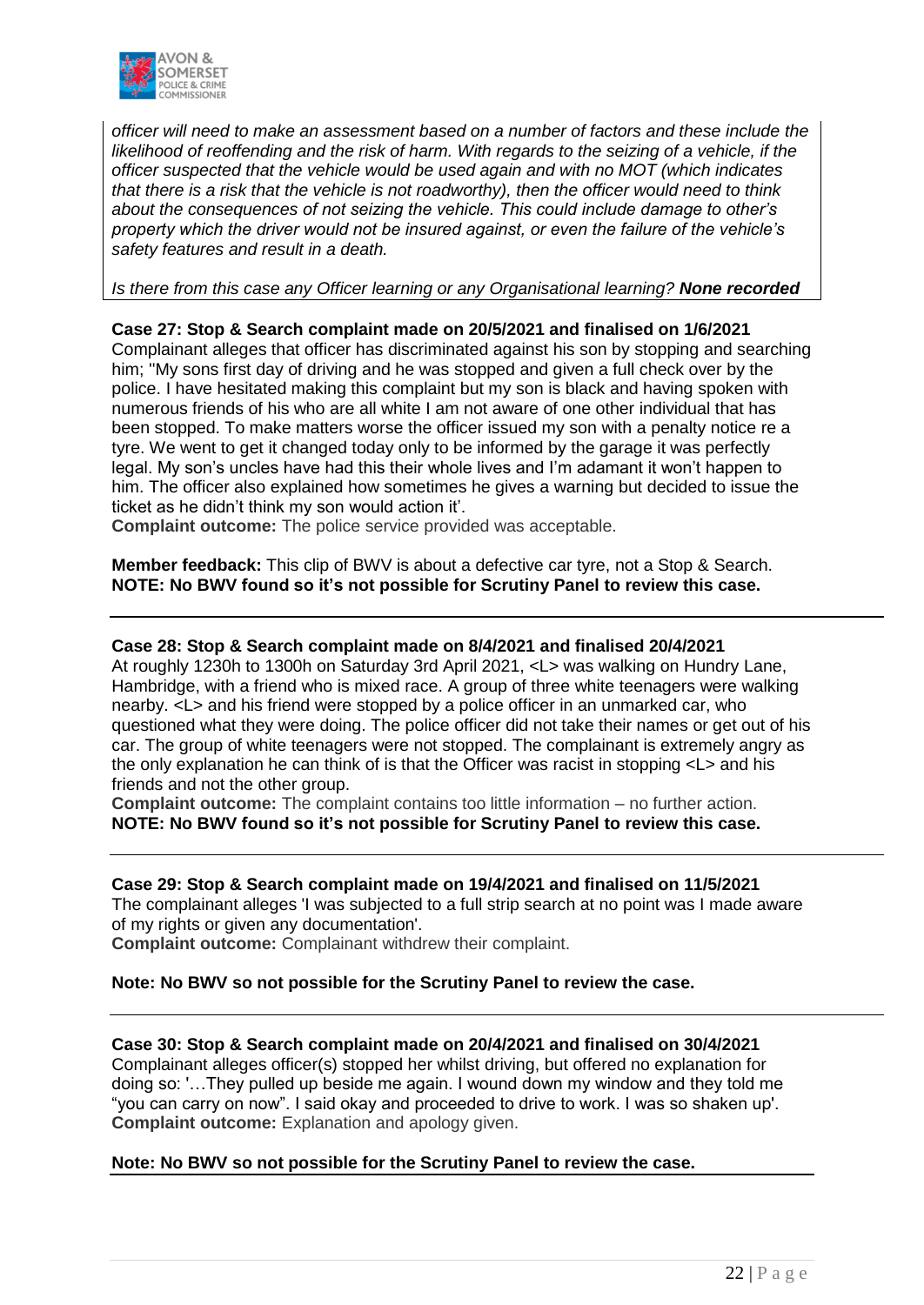

### **2.2 Complaints against the Police involving Taser**

Complaints finalised between Apr-Jun 2021

#### **Case 31: Taser related complaint regarding 14/6/2020 incident**

Complaint date 15/4/2021**.** Complainant alleges that officer used unnecessary and excessive force; Taser deployed on 2 occasions.

**Note 1:** Allegation of excess force not read in complaint.

**Note 2:** More serious categorisation (severity) of complaint: Avon and Somerset Constabulary Professional Standards Department (PSD) complaint investigation after IOPC referral.

**Complaint Outcome** 6/7/2021**:** The service provided was acceptable for 8 allegations, but not acceptable for 1 allegation, i.e.: Complainant alleges that officer(s) told her incorrect information; "I was told I would have to go to court on the morning of 5th October 2020, which horrified me because a female officer had told me on the phone that it would be adjourned for another time if I explained the situation."

**Positive member feedback:** Officer dealt well and firmly with an aggressive, abusive, uncooperative and restless drunkard who had left the road in her car.

**Member concerns:** Officer saying "Take a f…ing step back" was unhelpful to use the same vocabulary as the detainee.

Listed as a Taser complaint but not clear whether Taser was even drawn in this incident. Any Taser red-dotting would have been ineffective given the subject's drunk condition.

#### *Constabulary response:*

*Individual learning details: Feedback provided regarding record keeping and exit risk assessment for Custody.*

*Action Taken: Feedback was given Complaint Investigations Officer to the Officer complained against which resulted in an email of acknowledgment to ensure the error is not repeated.*

Is there from this case any Officer learning? **Yes** Any Organisational learning? **No**

#### **Case 32: Taser related complaint regarding 12/4/2021 incident**

Complaint date 19/4/2021. The complainant alleges that when she was Tasered and arrested by the police on 12/4/2021, the police officer used excess force as she only intended to harm herself.

**BWV summary:** Initial attendance at BRISTOL ROAD LOWER, covers initial accounts from the parties, arrest of male and then the resistance/aggression from both the male and female party until the female party is also arrested.

**Complaint outcome** 15/7/2021**:** The service provided was acceptable.

#### **Positive member feedback:**

No harm came to either during a prolonged period of altercations. The male was initially calm until he was told he was under arrest on suspicion, at which point it escalated very quickly but the male officer maintained control under difficult conditions.

**Member further comments:** This was a difficult watch. The female was in a highly distressed state, the visual evidence supported the officer's conclusion of domestic assault, but the contribution of the female was escalating the situation until the inevitable arrest of both parties. I do not see a point where this could have been diffused.

#### *Constabulary response:*

Is there from this case any Officer learning or any Organisational learning? **None recorded**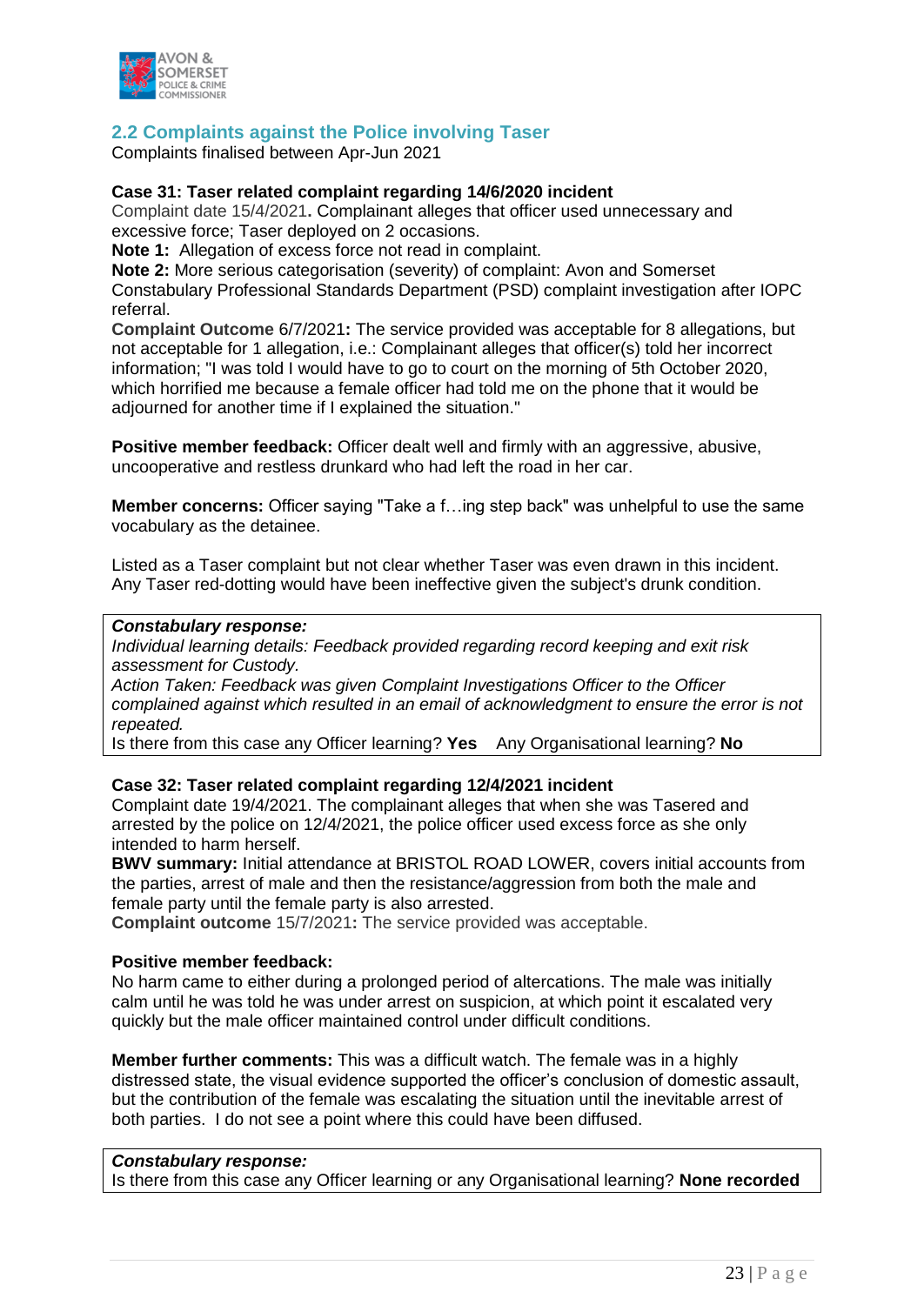

#### **Case 33: Taser related complaint regarding 12/1/2020 incident.**

Complaint date 20/4/2021 (15 months later): Complainant alleges that officers used excessive force during his arrest; Tasered him unnecessarily; Used PAVA unnecessarily; Kicked him in the head whilst in the police van.

**Complaint outcome** 23/7/2021**:** The service provided was acceptable.

#### **Member responses to feedback form questions:**

- 1. If force was used, was it appropriate? **Unsure re initial Taser draw. Yes to later.**
- 5. Does the Police behaviour need further review? **No; Unsure**.
- 6. Is the whole interaction recorded on the BWV? **Yes but not later, outside the van**.

#### **Member operational policing/tactical questions:**

- 1. What danger did the officers perceive to justify deploying the Taser?
- 2. Why wasn't the male searched immediately/earlier, when he remained fairly complaint at the door and especially if a knife was suspected, rather than in the confined space inside the Police van, leading to non-compliance?
- 3. Was PAVA the best means to secure compliance?

#### *Constabulary response:*

Is there from this case any Officer learning or any Organisational learning? **None recorded**

#### **Case 34: Taser related complaint regarding 20/3/2021**

Complaint date 20/4/2021: The complainant alleges that the officer used unnecessary and excessive use of force upon him in the deployment of a Taser.

**Niche narrative**: Theft and Handling Stolen Goods

**BWV narrative:** Footage shows force used to detain <J> and the arrest.

**Complaint outcome** 21/7/2021**:** The service provided was acceptable.

**Positive member feedback:** The female Officer in charge of the case (OIC) is very professional and immediately gains the male's attention and compliance, but when she starts to hand cuff the male he becomes agitated and is then Tasered.

**Member concerns:** According to the records supplied, no mention was made of weapons, just theft and handling stolen goods. The force used including the large amount of armed police seems inordinate for the offence recorded.

Presumably there was intelligence of danger of weapons hence a high threat level.

4 Taser barb shots are fired from various Officers which seem to be ineffective due to the thick clothing and the aim of fire.

#### *Constabulary response:*

Is there from this case any Officer learning or any Organisational learning? **None recorded**

#### **Case 35: Taser related complaint regarding 12/2/2021 incident**

Complaint date 7/6/2021: The complainant alleges excessive force was used on him when he was Tasered. His arm has never recovered. **Complaint outcome** 16/7/2021**:** The service provided was acceptable.

**Positive member feedback:** Officers achieve CONTROL WITHOUT INJURY. After the event the Officers are helpful but the risk of injury has already happened.

#### **Responses to questions on the case feedback form (2 members):**

1. If force was used, was it appropriate? **Yes; Not known**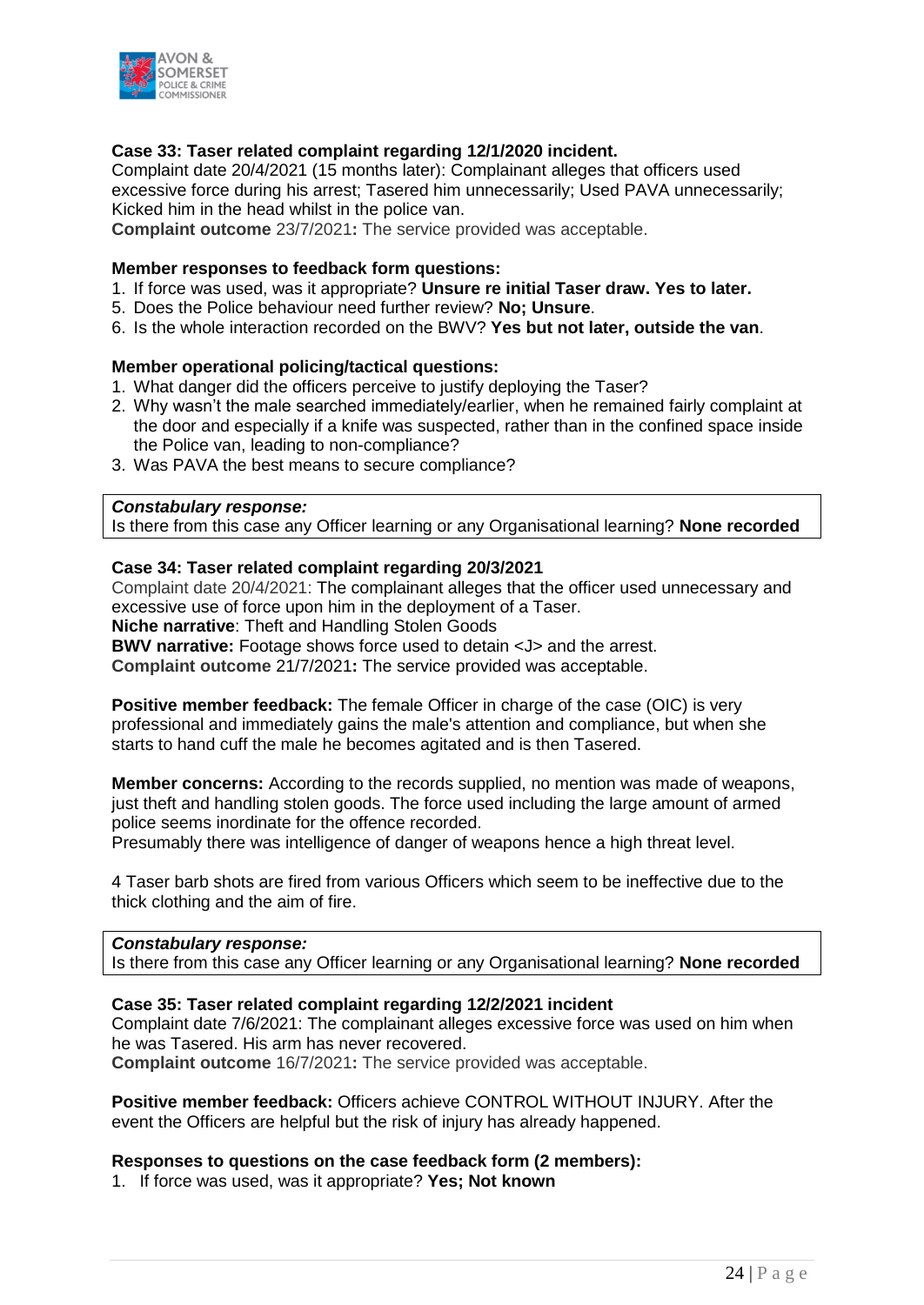

- 2. Did the Police make correct decisions throughout this episode? **Yes; Not known**.
- 3. Was the Police behaviour free from any stereotyping or assumptions? **Yes; Not known**.

**Member concerns:** The complainant clearly has social interaction and communication issues, was also clearly known to the police, so was the level of force necessary? When Tasered his reaction was to be expected but pulling him to the ground from the doorstep seemed excessive, given his size and the drop from the step.

**Operational Question:** Might it have been better for one Officer to speak to the man and establish a rapport?

### *Constabulary response:*

Is there from this case any Officer learning or any Organisational learning? **None recorded**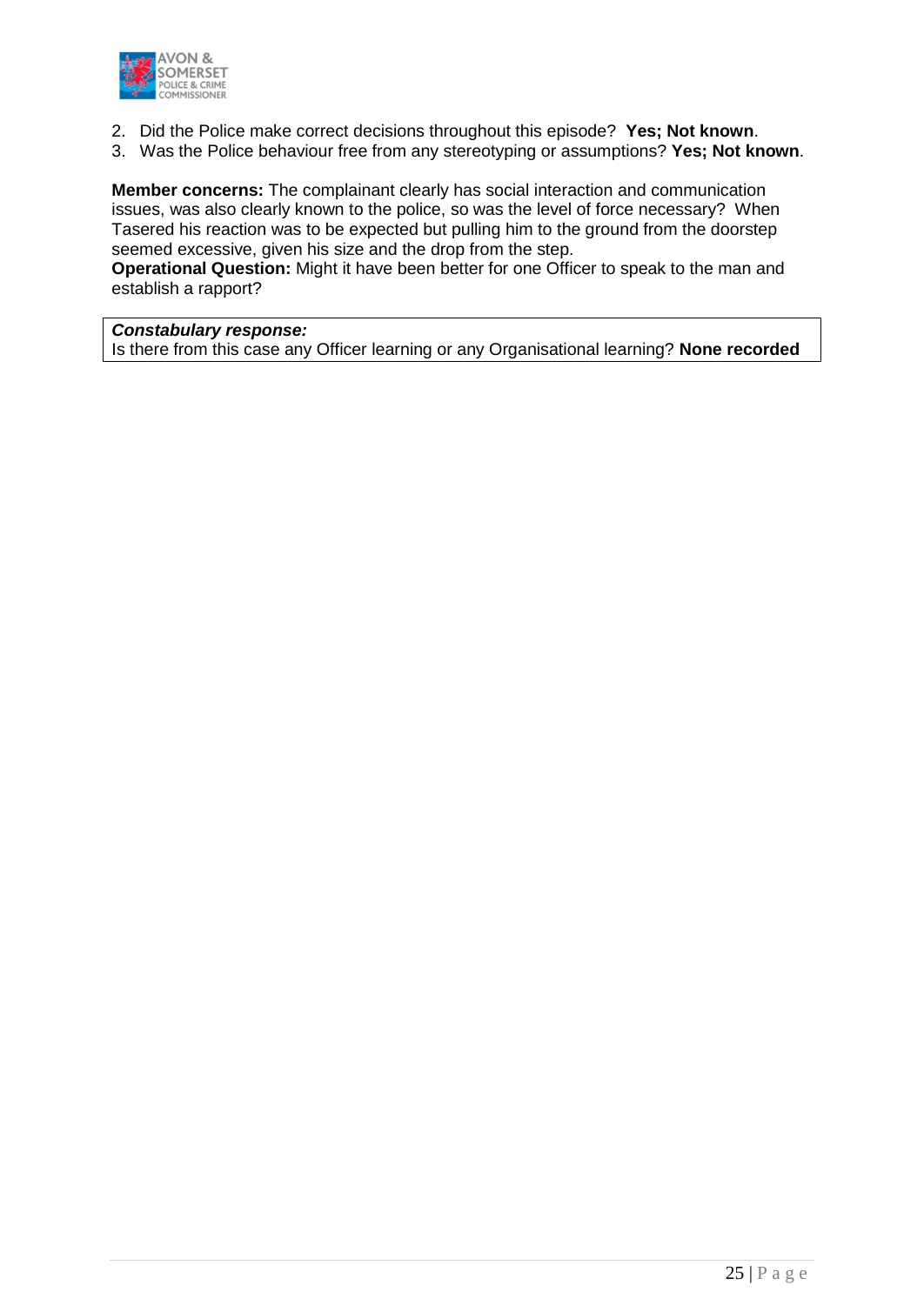

- **3. Taser deployment cases:**
- **3.1Top 3 Officers who deploy Taser most often**
- **3.2Taser fired cases**
- **3.3Top geographical area for Taser deployment (Bristol Central & North).**

### **3.1 Top 3 Officers who deploy Taser most often**

**Case 36: Taser deployment 25/4/2021. Stockwood, Bristol (OSU Team 3)** Male has just stolen car of informant's husband. Informant's husband has driven off in her car after him. No CCTV available. **BWV summary:** Detention of <A> on top floor of Bus on Stockwood Road.

**Positive member feedback:** Taser drawn against a subject who resists arrest for suspected theft of a motor vehicle. Taser deployment is justified given the risk of injury likely to arise from a struggle in this confined space. The Officer achieved compliance and extraction for the top deck of this bus. No member concerns.

#### **Case 37: Taser red dot. 14/6/2021 (Team 3 Patrol base 7)**

**2 BWVs selected:** Attend ... Tanner's Court, Frenchay. Then Arrest of <G> at address.

This case has also been reviewed by all Panel members attending the meeting. **Positive member feedback:** A very difficult situation involving a child and four very drunk adults. Police Officers bring order to a chaotic situation. Good advice from the Police Control room/communications regarding Officers handling the subject's fit.

**Member concerns:** Taser appears to be waved around fairly randomly. It is used to red dot and this is very random use and does not appear to be effective, e.g. it is drawn at the same time the Officer is physically restraining the person. In this instance it appears that the Taser gets in the way. PAVA is used off camera. The PAVA does calm the situation.

**Additional member comments during the meeting:** It seems like it is Officer training. If a person is intoxicated and not responding to an Officer displaying a Taser, should the Officer still hold the Taser or put it away? Is there a plan of action for the Officers? If the lead Officer is the assertive one with the Taser, he is standing outside the flats rather than inside. After the first female has a seizure and recovers, a second female has a seizure in the hallway of the flats, blocking the exit, which is another risk.

A member has a concern about family break-up and asks how the Police deal with children?

#### *Constabulary response:*

Taser Trainer: Taser is out too long. An arc warning could have been effective (i.e. sound and sight of the Taser arcing). De-escalation is required. Members may recall the distance chart for weapons. Training batons are new within Officers' Taser training, including PAVA, so there are options of tools to use by Officers when they think through the National Decision making model. There are poor tactics in this incident and a lack of control. Also the over-use of hand cuffs theme is noted. Officer Personal Safety Training (PST) includes a visit from the College of Policing because Avon and Somerset Constabulary is a pilot force. Training used to be drill-based in a sterile manner, involving repetitive practice. The new style is now real scenarios, Officers keeping space and controlling the scene. De-escalation. Taser Lead Chief Inspector has 14 years Firearms officer experience. Poor tactics resulted in poor practices. The Officer is assertive with the man in the kitchen, pointing Taser at him, then allows the male to go past into the other room and he is then arrested. 4 subjects (2 female) and 6 Officers.

Is there from this case any Officer learning? **Yes** and/or Organisational learning? **No**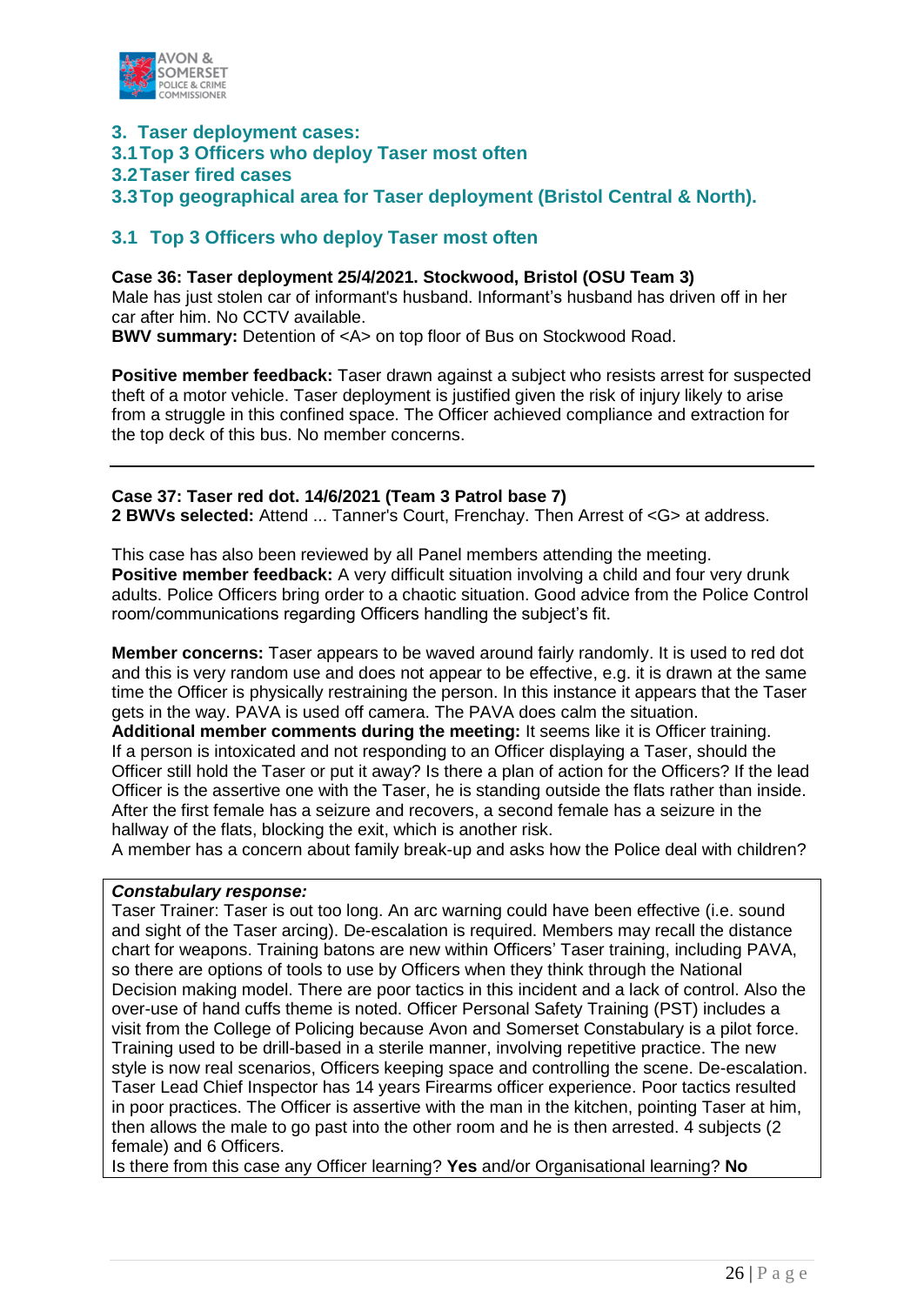

#### **Case 38: Taser red dot. 24/5/2021 (Team 3 Patrol base 7)**

**BWV narrative:** Weapons; Public order. Kingswood. Stop and Search s1.

**Positive member feedback:** Taser red dotting is justified because of information that the man has a knife. The Officer's relationship with the man stopped is very positive and appropriate. No member concerns.

**Case 39: Taser red dot. 13/6/2021 at 16:50hrs. (Team 3 Patrol base 7) BWV narrative:** Use of force (red dot) Taser + s1 PACE Stop Search of <V>.

**Positive member feedback:** Taser drawing is justified because of information that the man has a knife.

**Operational policing point:** The BWV stops. The Panel member is not sure if this is the end of the engagement, but suspects it's not as the person has not been 'released'. It would be good in these instances if the Officer could voice to camera as to why they are turning off the BWV.

#### *Constabulary response:*

Is there from this case any Officer learning? **No** and/or Organisational learning? **No**

**Case 40: Taser red dot 25/6/2021 at 23:36hrs. (Team 3 Patrol base 7) BWV1 narrative:** Initial interaction with <C>, … Yate DV Assault. **BWV2 narrative:** Arrest of <T>.

**Member concerns:** No BWV footage of any Taser red dotting. It may be on another BWV. The man is compliant on arrest and hand cuffing.

#### *Constabulary response:*

BWV of others attending has been viewed by Lead Taser Instructor. Subject is located in kitchen near a knife with blood on the floor from an injury. The time of red dot is minimal and once compliance is gained the Taser is off aim. Good use of Red Dot and reaction to compliance gained.

Is there from this case any Officer learning? **No** and/or Organisational learning? **No**

#### **Case 41: Taser red dot 29/6/2021 (Team 1 Patrol base 5)**

**Note:** No BWV. Officer reason: Insufficient time.

#### **Case 42: Taser red dot 27/6/2021 at 14:00hrs. Somerset West. (Team 1 Patrol base 5) Note:** No BWV. Officer reason: Insufficient time.

**BWV Summary:** Verbal Domestic - ... TAUNTON - <S>. Initial attendance and account from the informant and the arrest of <S>.

**Positive member feedback:** Drawing of Taser contributes to achieving the person's compliance.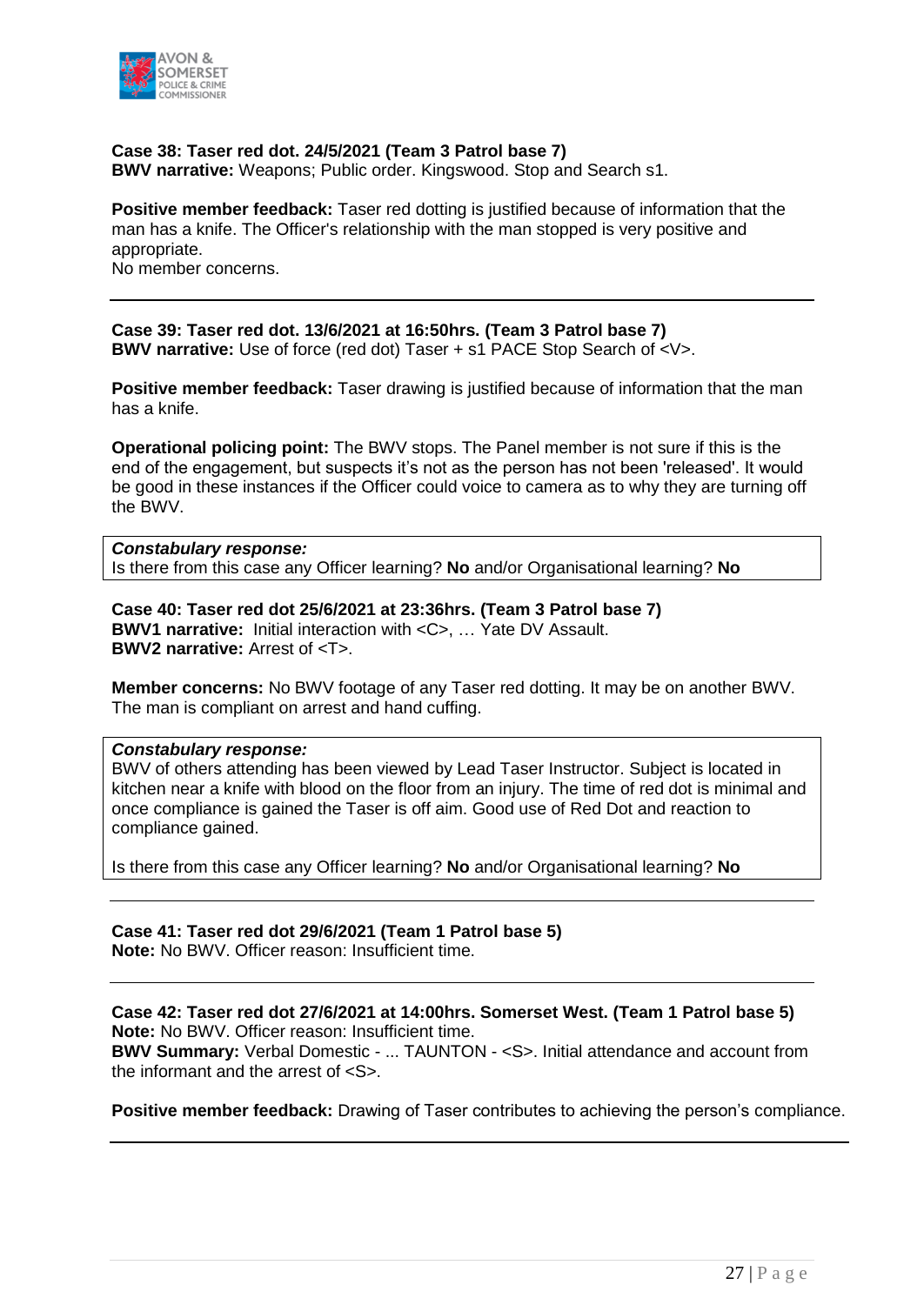

#### **Case 43: Taser red dot 23/6/2021 at 03:05hrs. Somerset West. (Team 1 Patrol base 5) Note:** No BWV. Officer reason: Insufficient time.

**BWV summary:** Arrest of <S> on suspicion of domestic assault. Also BWV captured initial account from witness who has since refused to provide a statement.

**Positive member feedback:** Panel compliments to the Police Officer who speaks Polish and does very well de-escalating the situation very quickly. The Officer's mannerisms change as he speaks in Polish to match that of the expectations and mannerisms of the suspect. An arrest is effected without harm to anyone by the Taser red dot. However, another member questions the necessity of the Taser red dotting because the suspect seems as if he's pretty much accepted his fate by that point.

#### *Constabulary response:*

Is there from this case any Officer learning? **No** and/or Organisational learning? **No**

#### **Case 44: Taser red dot 31/5/2021. Somerset West. (Team 1 Patrol base 5) Note:** No BWV. Officer reason: Insufficient time. **Note: No BWV found so no review by Panel members.**

**Case 45: Taser fired 30/5/2021 at 23:44hrs. Somerset West (Team 1, Patrol 5) Background:** Report of a knife. 9 people and children at an address. Second call to Police of a large fight, then a number of calls reporting screaming, shouting and swearing. Control room staff brief the Force Incident Manager (FIM) of the weapon report and the FIM deploy a Taser Officer and advised Officers to switch on BWV.

**BWV summary:** Attending incident with violent male resisting arrest - Taser deployed. **Reason for use of force:** Effect arrest; Prevent harm; Prevent offence; Protect other officers.

This case has also been reviewed by all Panel members attending the meeting.

**Positive member feedback:** 6 or so officers finding it difficult to secure compliance from a large male. The Taser officer arrives, gives warning of red dots and then discharges. Compliance achieved and no one is hurt. De-escalation tone by the male Taser Officer. Risk from large crowd so right decisions made.

**Additional meeting comments:** There is de-escalation from the male Officer's tone.

**Member concerns:** A second member feels that the Taser deployment – use of force - was not warranted, just to get hand cuffs on the man. With the large number of Officers present, hand cuffing was only a matter of time. The member has never seen a Taser deployed like this before, simply because it was difficult to get hand cuffs on.

**Additional meeting comments:** There are children in the area. One member feels that Officers should talk slower.

#### **Responses to questions on the feedback form (2 members):**

- 1. If force was used, was it appropriate? **Yes; Not sure**.
- 2. Did the Police make correct decisions throughout this episode? **Yes; No.**
- 5. Does the Police behaviour need further review? **No; Unsure**.

#### *Constabulary response:*

Taser Trainer: Positive feedback to officer: An effective Taser fire.

Developmental learning point: An arc warning could have been given (heard and visual for subject, to control the person).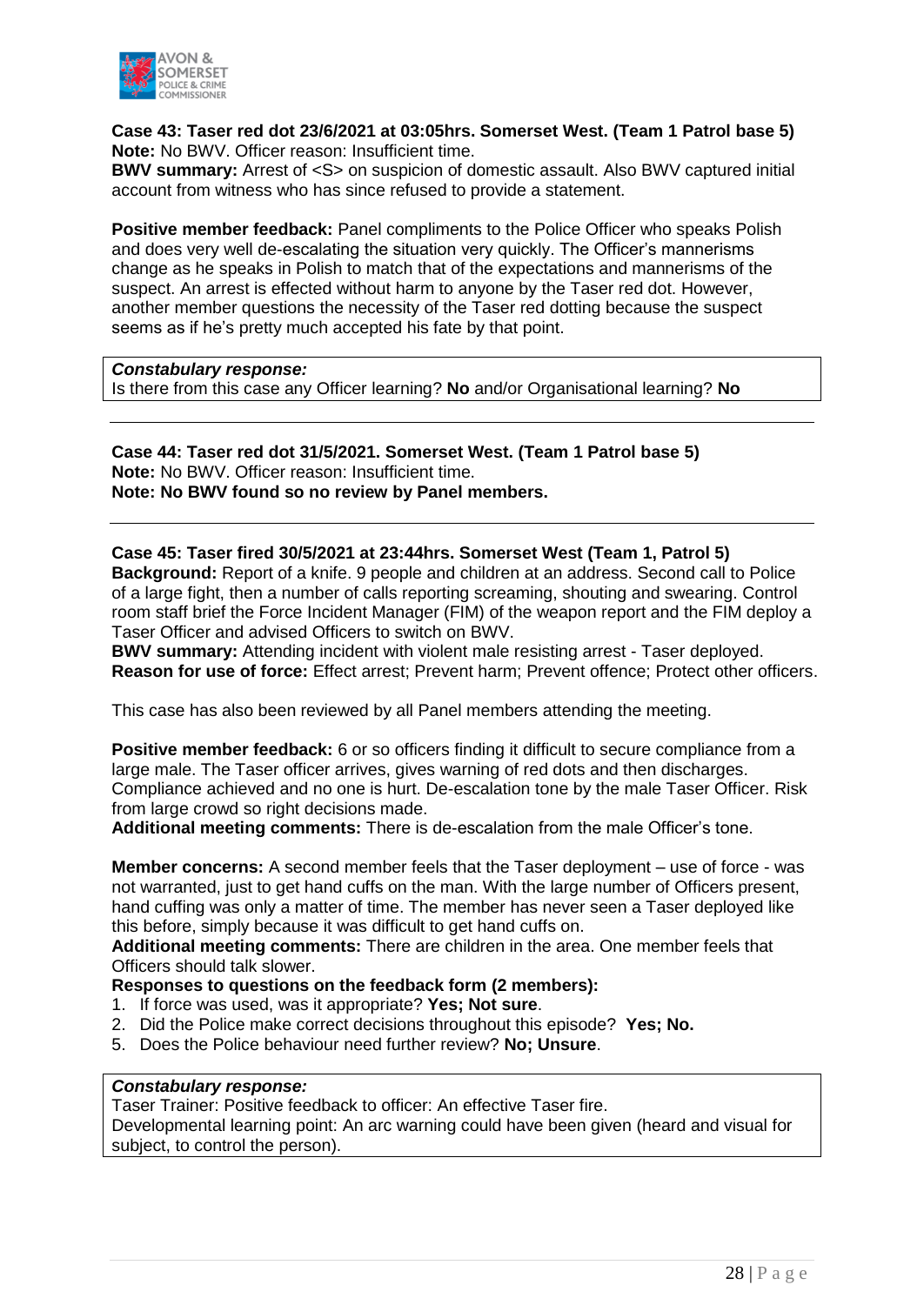

Use of 'Calm down' words by Officers is being reviewed and alternative words are being considered by Officers.

Encouraging family and friends to help. Officers standing back, giving time, for the man to get to his feet. The subject has control of the direction of the Officers holding on.

Is there any Officer learning? **Yes** as above, or Organisational learning? **No**

**Case 46: Taser drawn 23/4/2021. Somerset West. (Team 1 Patrol base 5) Note: No BWV found so no review by Panel members.**

**Case 47: Taser drawn 8/4/2021 at 08:41hrs. Somerset West. (Team 1 Patrol base 5) BWV summary:** ... Blake Place, [Bridgwater] arrest of <P> for breach of injunction.

**Positive member feedback:** Good engagement and by being patient there is effective deescalation. Drawing of the Taser may have encouraged compliance. The female Officer keeps a nice level tone of voice, trying to keep the situation under control and communicated at this level, as an example offering to collect medication.

**Member concerns:** The female Officer's use of the F… word on occasions is not considered entirely necessary or professional, although it is appreciated that she adjusts her communication style to suit the suspects.

#### *Constabulary response:*

Is there from this case any Officer learning? **No** and/or Organisational learning? **No**

#### **Case 48: Taser red dot 18/6/2021 (Tactical Support Team [TSU] Almondsbury Team 5) Note: No BWV found so no review by Panel members.**

#### **Case 49: Taser red dot 27/6/2021 at 21:16hrs. (TSU Almondsbury Team 5)**

**2 BWVs:** Report of Machetes. Pursuit and extraction of occupants after vehicle failure to stop. Use of force captured on two (arrests) of the four subjects. **Outcome:** No further action due to lack of proof of the driver.

This case has also been reviewed by all Panel members attending the meeting.

**Positive point:** Officers effectively gain control of the people in the car.

**Member concerns:** Incomplete footage at the beginning makes it difficult to scrutinse fairly. The man on the floor could have been moved slightly so that car door didn't bang in his head when opened by the Officer. Fruity language but understood that this is part of the Firearms Team's aggressive rapid deployment in any given situation.

Another member feels that the bad language is inappropriate by any Police Officers, as professionals on the scene. It can escalate situations.

#### **Additional member comments at the meeting:**

#### **Operational questions:**

- 1. Is Officer use of bad language a Police tactic in certain circumstances?
- 2. How does holding Taser affect gaining control by physically grabbing an individual and hauling them out of a car?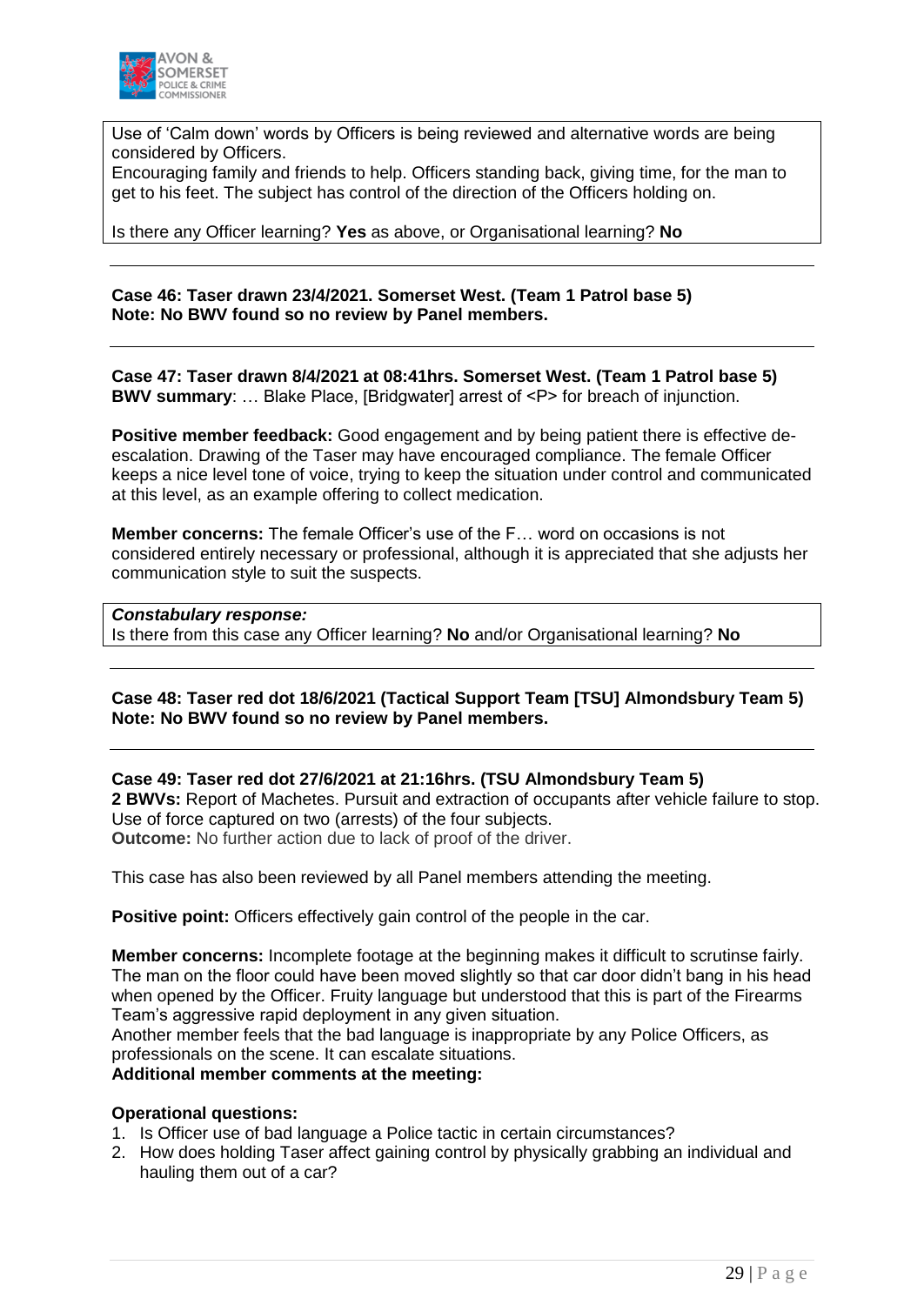

3. Why is it difficult to arrange recovery of the vehicle?

#### *Constabulary response:*

Lead Taser Instructor - Officers use 1. Tactical communication (e.g. "Drop the knife", "Stand over there") and then 2. Crisis communication (e.g. the danger of a stabbing, distraction technique to shock a subject or loud noise to divert their attention.)

Chief Superintendent Response Lead is a strategic Firearms Commander and the Where it is; Who it is; and What it looks like on the Street and to member of the public is taken into account. The community impact.

This is a case of a vehicle failure to stop, putting lots of members of the public at serious harm. The windows are tinted. The report is of possible machetes so Taser is drawn when the person opens the car door. Credit to the Officer that Taser isn't fired. Vehicle recovery companies vary in service quality and response time.

Is there from this case any Officer learning? **No** and/or Organisational learning? **No**

**Case 50: Taser red dot 17/6/2021 at 21:10hrs. (TSU Almondsbury Team 5) BWV summary:** Firearms coding Union Street Bristol. Detention of <A>.

**Positive member feedback:** Compliments to the Officer for Once the situation settles down the Officer's demeanour and the way he speaks to the suspect is excellent, he de-escalates the male suspect's stance and understandably somewhat aggressive attitude, ending things on a fairly amicable basis.

#### **Operational policing question for this case:**

Why was the male taken to the ground whereas other occupants were not? Is there any difference in a Section 47 Firearms Stop Search compared to a PACE S1 or S23?

#### *Constabulary response:*

Is there from this case any Officer learning? **No** and/or Organisational learning? **No**

#### **Case 51: Taser red dot 27/5/2021 at 10:03hrs. (TSU Almondsbury Team 5) BWV summary:** Detention and arrest of <C>. **Note: No BWV found so no review by Panel members.**

#### **Case 52: Taser red dot 2/5/2021 at 2/5/2021 at 05:03hrs. (TSU Almondsbury Team 5) BWV summary:** Arrest of <W>.

**Positive member feedback:** Well carried out use of Taser red dot to gain control of the situation very well without escalation. The Officers take time to review the situation after intel received of an armed (knife) protagonist. A full post-operation briefing with the Inspector is recorded on the BWV with a discussion about which 'less-lethal' force could have been used. The Officer clearly explains his decision making.

**Operational point:** The Officer seemed to suggest he didn't have a baton round available?

#### *Constabulary response:*

Is there from this case any Officer learning? **No** and/or Organisational learning? **No**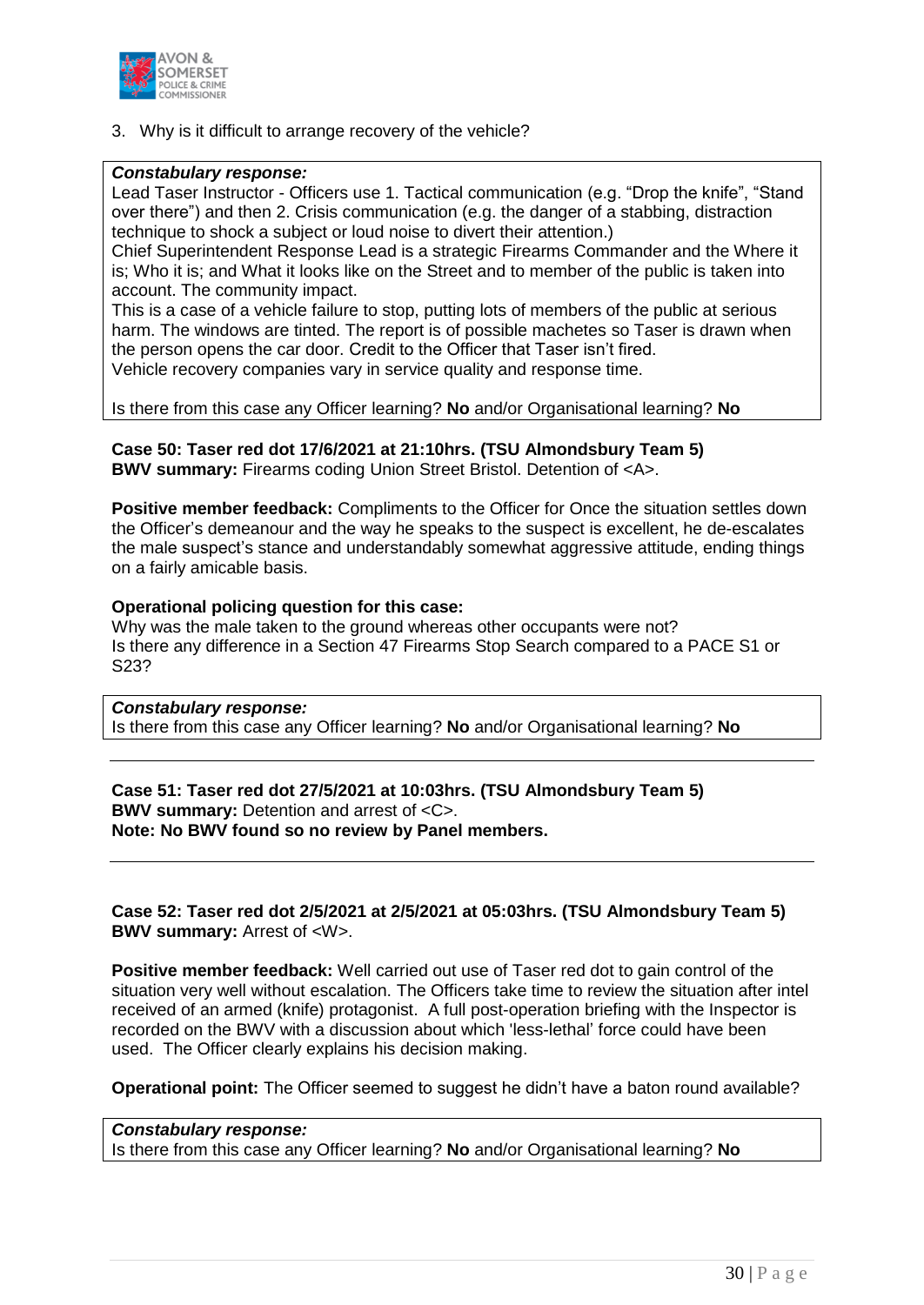

**Case 53: Taser aimed (red dot) 8/6/2021 at 08:41hrs. Bristol. (OSU Team 3) BWV summary:** G… Close. Entry forced into property on section 8 Warrant.

**Positive member feedback:** Good appropriate use of the Taser. The red dot immediately gains control of the situation and compliance by the person.

Children are in the house. Follow-up or support is unknown for them although the female Officer remains downstairs, possible with the family members.

#### *Constabulary response:*

*Taser Lead Instructor – unable to locate BWV.* Is there from this case any Officer learning? **No** and/or Organisational learning? **No**

#### **3.2 Taser fired cases**

#### **Case 54: Taser fire 10/4/2021 at 19:12hrs.**

**BWV summary:** Taser Deployment due to call from LPA (Local Policing Area) for OSU (Operational Support Unit) to assist with detention of dangerous male.

**Positive member feedback:** Firing the Taser avoids a lengthy stand-off and also avoids the need for forced entry. The Officer is commended on accurately firing from a restricted angle.

#### *Constabulary response:*

*Lead Taser Instructor – Feedback has previously been given to officer to ensure access can be gained to subject when Taser is fired. In this occasion the ability for other officers to climb the rear fence ensures the subject can be accessed for aftercare and potential First Aid.*

Is there from this case any Officer learning? **Yes** and/or Organisational learning? **No**

#### **Case 55: Taser fire 12/5/2021**

#### **Note: No BWV found (but recorded as BWV used).**

Unknown offender had smashed the front windows of the shop and taken a lot of watches from the cabinet from the front of the shop. There is CCTV available. **Note: No BWV found so no review by Panel members.**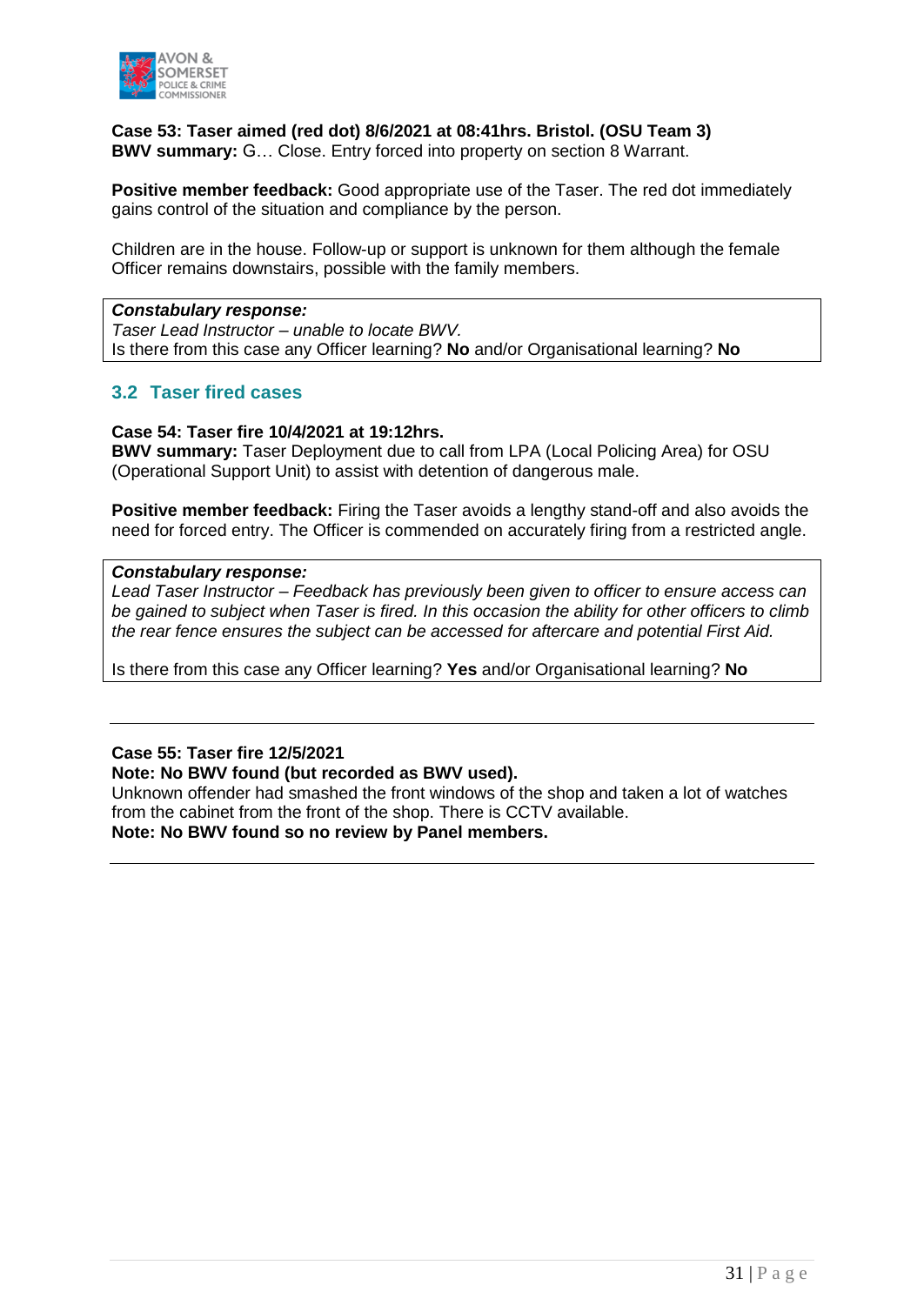

#### **3.3 Top geographical area for Taser deployment (Bristol Central & North).**

Apr-Jun 2021: Total 348 cases. Bristol North & Central=82; Somerset West=56; Bristol South=42; Bristol E=39; N. Somerset=36; Somerset E=33; B&NES=26.

#### **Case 56: Taser 28/6/2021 at approx. 18:00hrs.**

Report of suicidal male [female] with knife at throat.

**Positive member feedback:** The Officer is to be commended for taking immediate control and then the lengthy and patient gain of the female's trust followed by a discussion about planning a way forward from a position of hopefulness. By the end the female is noticeably more cheerful.

#### *Constabulary response:*

*The officer has shown very good de-escalation by allowing time whilst the person has a knife to her throat. Instead of taking immediate action of a use of force option the time, space and level of communication has resulted in the female dropping the knife and giving trust to the officers. As per her Taser training the officer has identified herself as a Taser Officer and highlighted the threat is the knife, all within her own empathetic communication style. Is there from this case any Officer learning? No Any Organisational learning? No*

#### **Case 57: Taser red dot 28/6/2021 at approx. 18:00hrs. Bristol**

Pursuit [after Radio intel?] and extraction of occupants. Use of force on 2 of 4 subjects.

**Positive member feedback:** A good use of the Taser red dot to control this situation which is swiftly brought under control.

**Member concerns:** Members reviewing the footage don't like the Police swearing. Was the swearing necessary during the arrest? It was obviously a tense situation but the language was overkill to control the situation. Police Officers should maintain their professionalism. Swearing at a person can antagonise a situation and escalate it. It was not necessary because the situation was pretty much in the Officers' control.

This case needs much more information on the case summary and BWV to understand the reasons for the pursuit and subsequent Taser, Stop and Search and police actions. It is difficult to make a decision on this case.

#### **Operational points/question:**

- 1. Bad language is not professional. More BWV is needed before the actual Taser. Otherwise it cannot be scrutinised fairly.
- 3. Were any weapons found during the search?
- 4. Considerable background siren noise obscures a significant part of the dialogue on the BWV when force and arrests are made. Do the sirens need to stay on?

#### *Constabulary response:*

*This BWV was previously reviewed and highlighted is the principle of Tactical Communications and Crisis Communications. In this incident Crisis Comms is used as a level of force to distract the subject and prevent them from preparing or actioning any threat towards the officers. As in this case Crisis Comms can result in a level of language used to shock or gain immediate attention of the subject. The backstory to this incident involved a high level of threat involving weapons and therefore the officers have started at Crisis Comms as a use of force to gain control quickly. Once control of the subject is gained the officer returns to Tactical Comms throughout the footage. The primary concern is removal of any threat and control the scene. Once this happens then consideration can be given to switching lights and sirens off (which occurs 6.28 mins into the BWV). Is there from this case any Officer learning? No Any Organisational learning? No*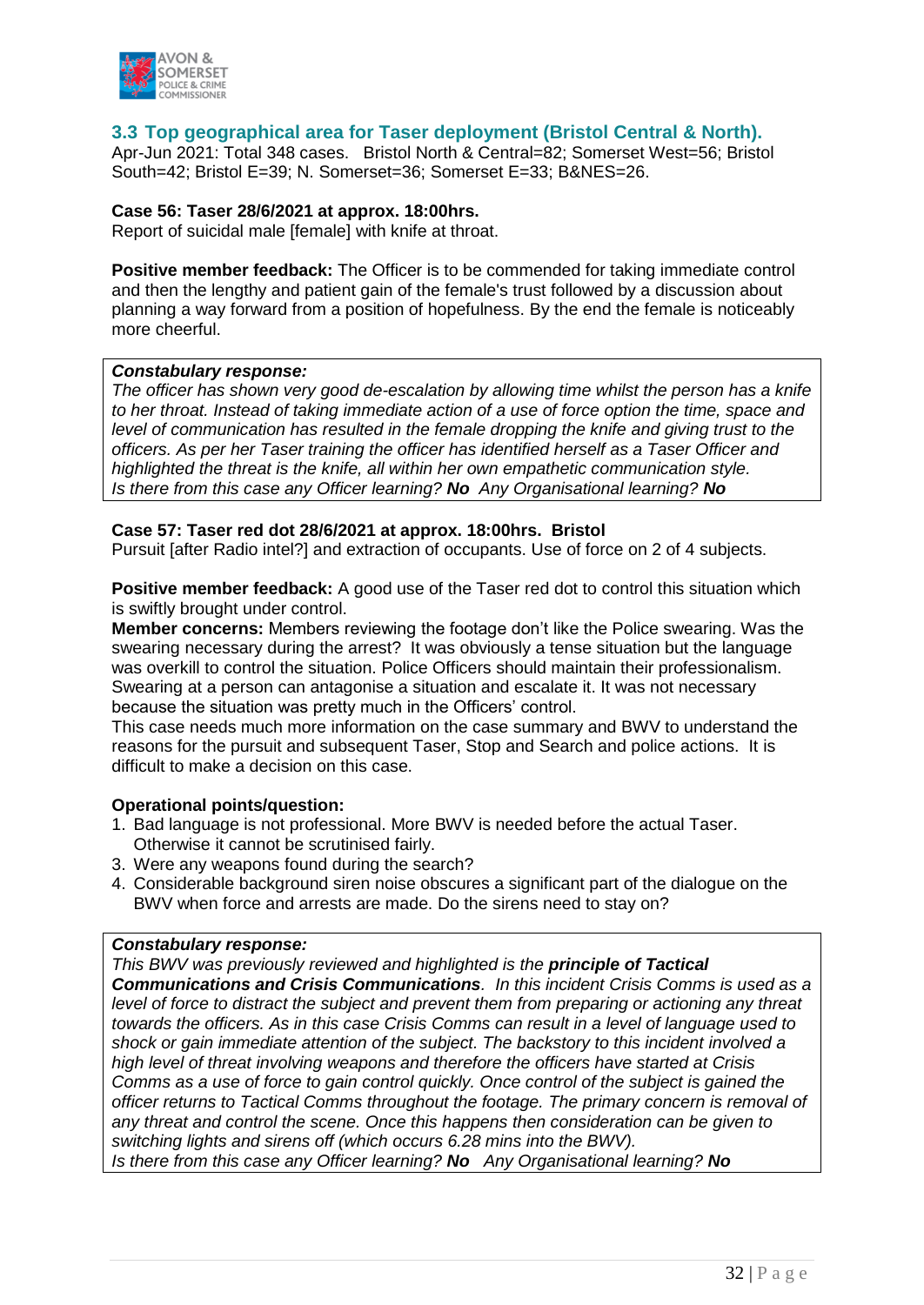

## **4. PAVA used case**

#### **Case 58: PAVA used. 29/6/2021. Bristol.**

Initial attendance at Mambo. Account from staff.

**Positive member feedback:** A good example of officers dealing with a chaotic situation. Ending the fight of several men attacking another man is necessary and when the people refuse to desist a warning is given, PAVA is then used promptly to break up the fight. Good engagement by the Officer who answers questions, explains actions and how enquiries will proceed. This appropriate use of force (PAVA) because the alleged victim is reportedly keen to continue the fight and turned on the Officer. A very confused situation. Some concern about PAVA use in the chaos where even one of the Officers is mildly affected, but it is accepted there is a need to bring the situation under immediate control which is achieved.

*Constabulary response: Use of force appropriate in the circumstances.* Is there from this case any Officer learning? **No**. Any Organisational learning? **No**

#### **Case 59: PAVA used. 27/6/2021. Thornbury, South Glos.**

Thornbury - Assault - BWV shows initial attendance on scene, speaking with victim and arrest of <T>. Also use of handcuffs and deployment of PAVA.

**Positive member feedback:** The Officer has a calm steady approach, with compassion towards the victim of the assault, even whilst vile abuse is being voiced to the Officer.

**Member concerns:** Mixed member views as to whether or not the force used was appropriate. One member thinks it is; one thinks it seems appropriate but more information is need about the case; and another member is not so sure it is appropriate because the PAVA seems to exacerbate the situation and there is no de-escalation effort by Officers. PAVA is pre drawn almost as if it is a forgone conclusion to use it. The assumption has been made by the Officer that use of force (PAVA) is needed prior to entry. Certainly the officer is not prepared to enter the property without further Officers on site.

The decisions seem hastily made but this may be because the BWV starts late and suspect seems to one member to be under some sort of influence from drugs or alcohol. More BWV prior to the actual deployment of force is required to properly understand the context and not make hasty or incomplete responses/judgement on the situation.

#### **Responses to questions on the feedback form (3 members):**

- 1. If force was used, was it appropriate? **Yes; Seems so but need more info; Unsure.**
- 2. Did the Police make correct decisions throughout this episode? **Yes; Unsure (2)**.
- 3. Was the Police behaviour free from any stereotyping or assumptions? **Yes (2); No (1)**.
- 6. Is the whole interaction recorded on the BWV? **Yes (2); No** (start incomplete).

*Constabulary response: Use of force appropriate in the circumstances.*

*The offender has displayed a propensity for violence, having already assaulted his partner (witnessed by members of the public). Partner has visible facial injuries, showing that the subject has both the capability and intent to cause harm. Officers are clearly in a tutorship phase, good discussion around working strategy and powers whilst dealing swiftly with the incident. Tutor Constable has made their decision in line with the NDM and the threat assessment at the time (this could indeed include the level of experience of the officer being tutored and the need to bring the incident to a swift and safe conclusion as the victim is on scene). PAVA is effective in achieving this outcome and reduces the force that may have been required in a more prolonged restraint or taking the subject to the floor.* Is there from this case any Officer learning? **No**. Any Organisational learning? **No**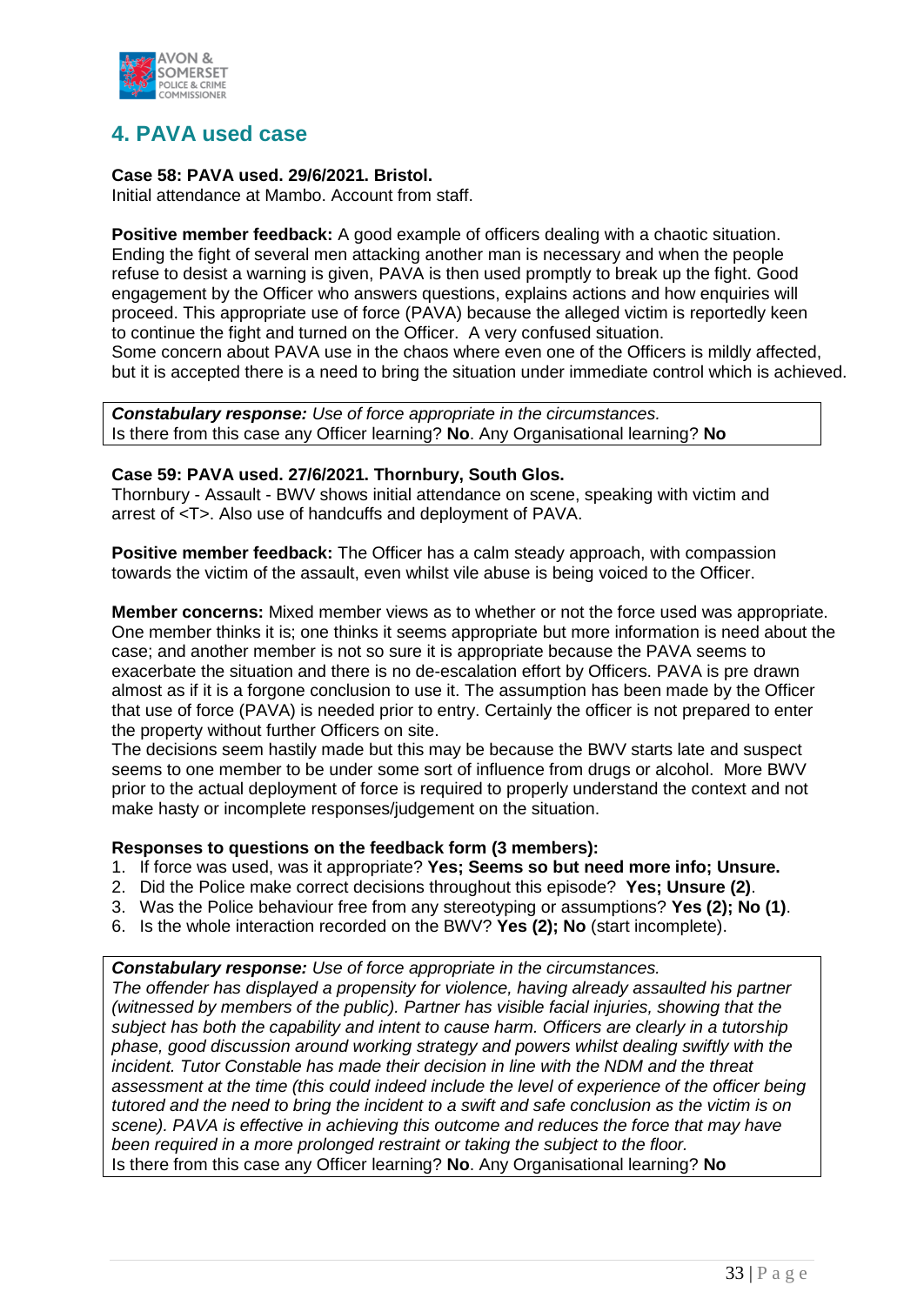

#### **Case 60: PAVA used. 24/6/2021 at 01:00hrs.**

**BWV summary:** Attendance at Station Road following CCTV highlighting a male involved in an earlier assault. Male refused to provide details and was arrested by PC on suspicion of assault before resisting. PAVA deployed following male being red-dotted but stating that he is suffering with a heart condition.

**Positive member feedback:** Good patient interaction to cope with what appeared to be a panic attack. The quick decision to switch from Taser to PAVA was sensible based on the information given by the suspect, so well done to Officer for making that quick judgement call. **Operational question:** Why wasn't water offered sooner for the man's eyes after the PAVA use?

*Constabulary response: Use of force appropriate in the circumstances. In response to the panel's question re: aftercare, water is not always readily available in operational situations. A small amount of water (e.g. a bottle) would actually make the effects worse. If water is to be offered it needs to be copious amounts of fresh, running water (e.g. a sink/hose/shower). In the absence of this, fresh air and verbal reassurance is the guidance, in line with training.* 

Is there from this case any Officer learning? **No**. Any Organisational learning? **No**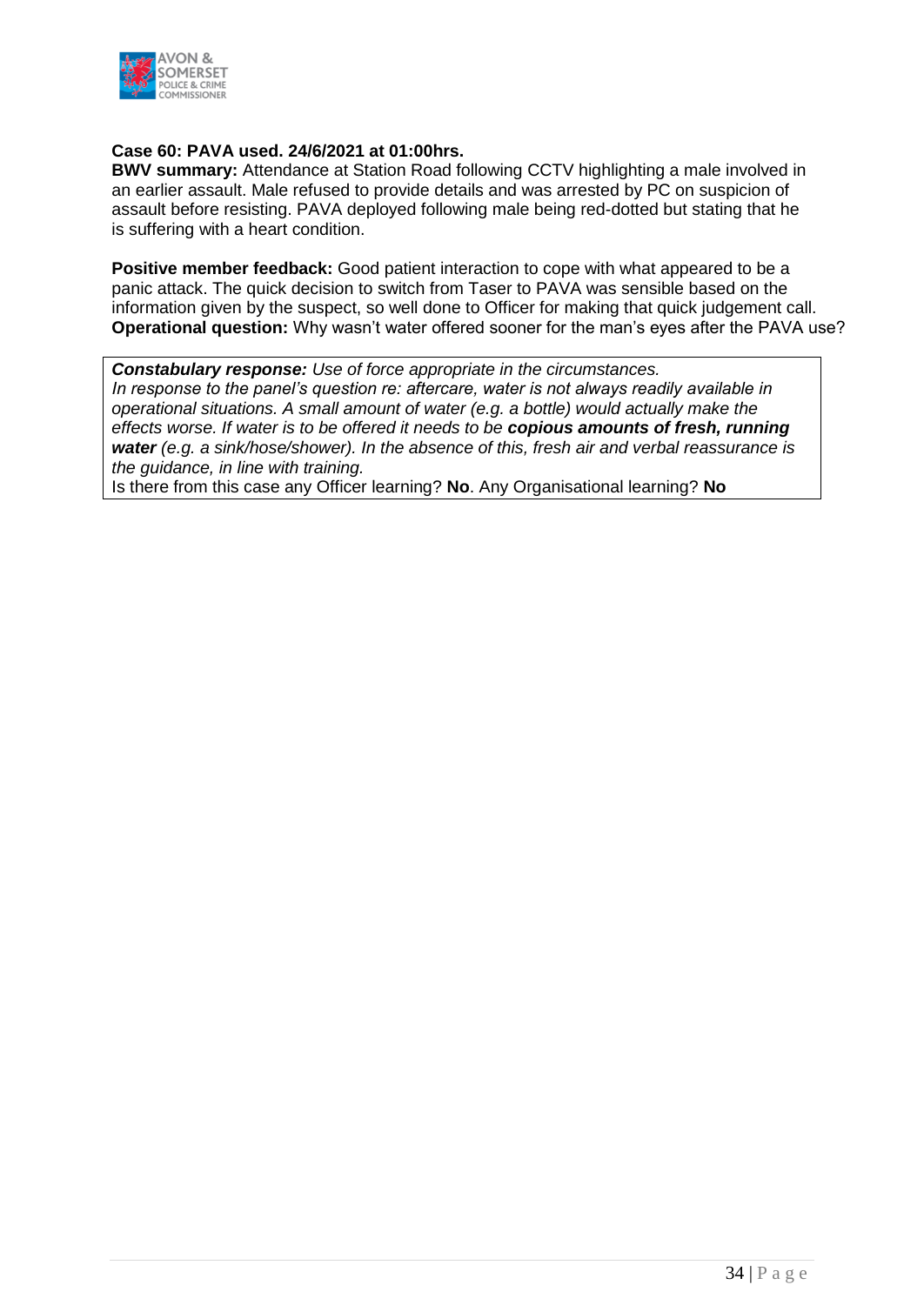

# Appendix 2: Stop and Search